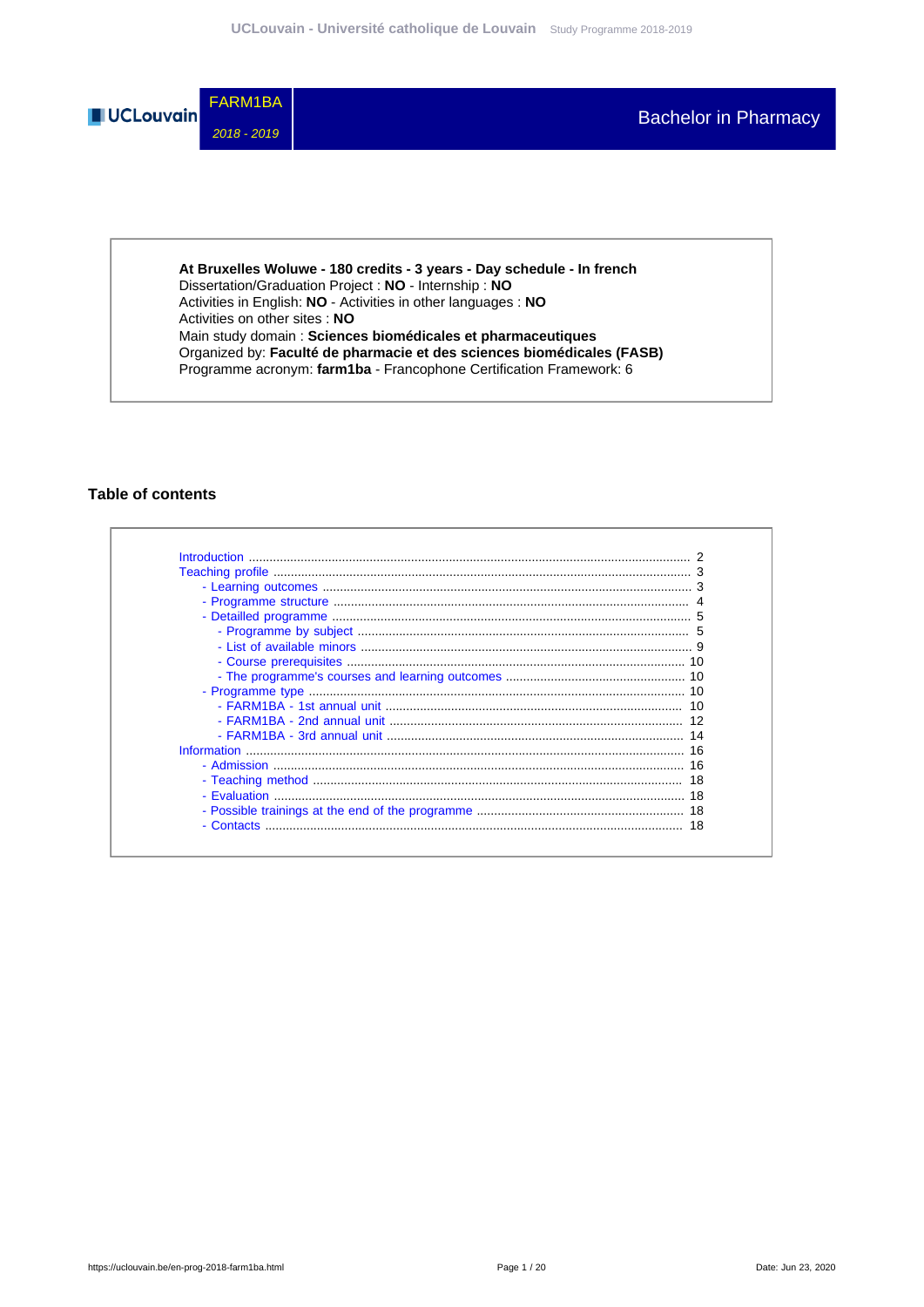# <span id="page-1-0"></span>**FARM1BA - Introduction**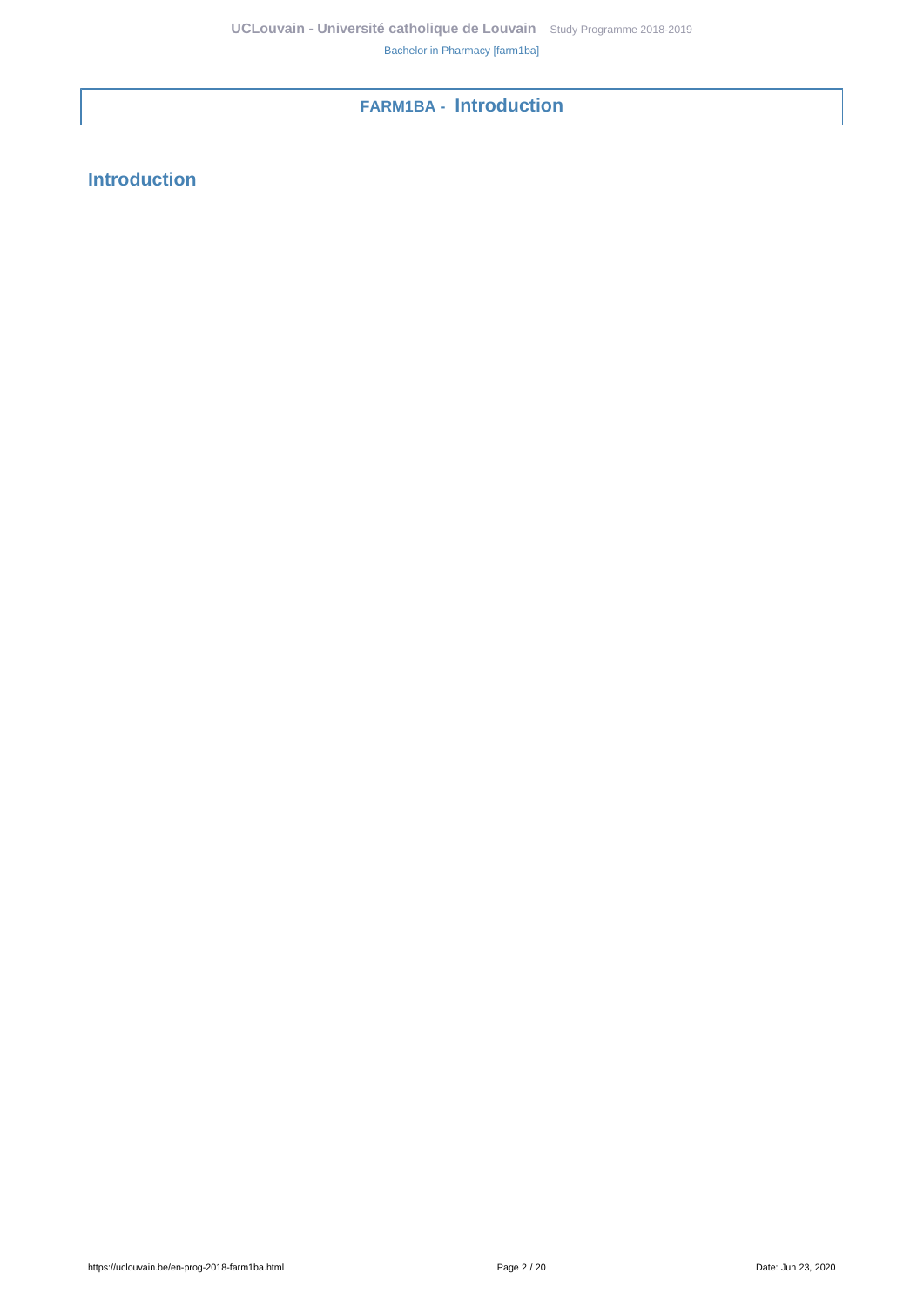# **FARM1BA - Teaching profile**

## <span id="page-2-1"></span><span id="page-2-0"></span>**Learning outcomes**

Students enrolled on the the Bachelor in Pharmacy course are preparing for the training offered in the Master in Pharmacy programme, on completion of which they will achieve the title of pharmacist. The aim of the programme is therefore to help the students become medication specialists able to improve patient health.

The training in the first year of the Bachelor programme is based on an in-depth study of the basic sciences (chemistry, biology, physics, anatomy, etc.) used in the context of pharmacy.

In the second year, the pharmaceutical element increases significantly, in particular via the study of pharmacology, medicinal plants, and an introduction to analytical chemistry and the chemical synthesis of medications.

The final year of the Bachelor programme further reinforces the foundation in pharmacy and initiates students into a work environment (compulsory work placement in a field of the student's choice). The programme as a whole enables students to acquire a base of knowledge and expertise in the basic sciences, as well as specialist training in pharmacy.

During the three years of the Bachelor's course, by coming to a better understanding of the use of a medication and its effect on the body, the students will develop their training and professional projects, which they will pursue throughout the Master's programme, with increasing independence.

On successful completion of this programme, each student is able to :

1. Demonstrate pharmaceutical expertise: use a body of concepts and knowledge in pharmacy and health

1a. Display command and understanding of the fundamental principles and essential concepts of the basic sciences in the practice of pharmacy.

1b. Assimilate knowledge of chemistry, physicochemistry, biochemistry, pharmacognosy and pharmacology useful in the synthesis, design and analysis of medications.

1c. Incorporate knowledge of anatomy, physiology, immunology, microbiology, nutrition, pharmacology and pharmacokinetics, pathology, medical biology, semiology and psychology in order to understand the action of a medication on the body and plan its use.

2. Scientific approach: resolve pharmaceutical problems by using their knowledge and critical thinking

2a. Understand a defined pharmaceutical problem or issue.

2b. Display command of the relevant tools and sources of information related to the problem or issue concerned.

2c. Analyse, interpret and compare the information in a robust manner.

2d. Summarise the fundamental and necessary elements related to the problem or issue concerned.

2e. Implement an experiment protocol to formulate, produce and characterise a medication.

2f. Learn how to work in a team.

3. Communication: communicate in an effective, robust and respectful manner from a professional perspective

3a. Tailor the communication to obtain and provide clear, complete and accurate information (verbal and/or written) in accordance with the relevant standards, if necessary in another language.

3b. Use information and communication technologies appropriately.

4. Sense of responsibility: act in an ethical and responsible manner

4a. Observe the rules of safety and professional best practice in a scientific context.

4b. Adopt ethical values and comply with scientific and professional agreements.

4c. Understand and respect the limits of their remit.

4d. Conduct themselves as responsible actors in their areas of expertise.

5. Quality: carry out self-assessment, supplement their knowledge and adapt their approach

5a. Develop a self-assessment approach to define their training needs in order to respond to specific situations.

5b. Utilise the individual and collective training tools in a robust and independent manner.

5c. Adapt to a variety of learning situations and take advantage of them while managing stress.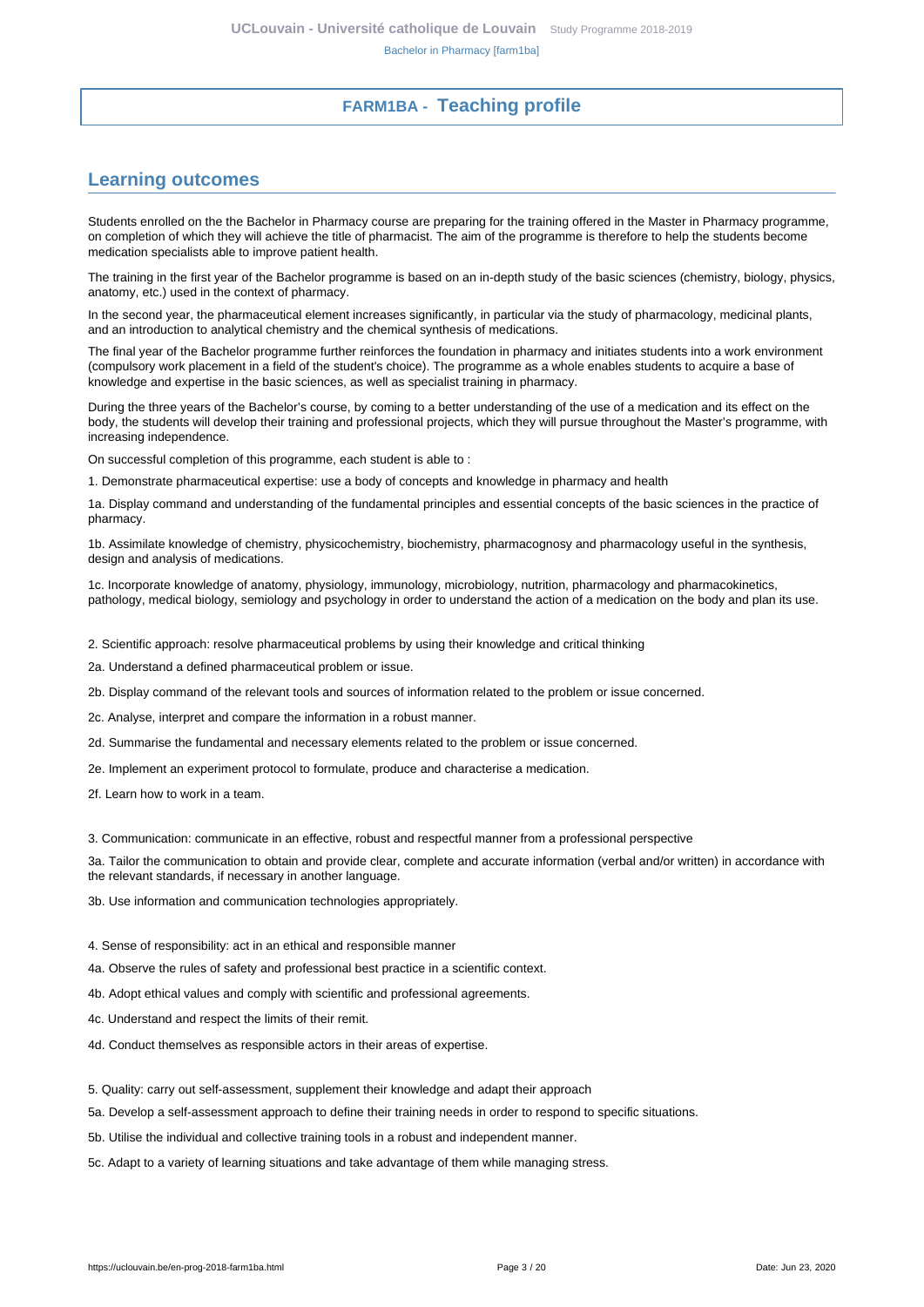## <span id="page-3-0"></span>**Programme structure**

The bachelor's of Pharmaceutical Sciences represents 180 credits.

A credit refers to " the volume of work that the student needs to produce to attain the study objectives".

The " major " of the programme consists of basic foundation studies for 60 credits (1st year) and specific studies ( 2nd and 3rd year) for 90 credits.

The major is completed by a course of 30 credits - an option, such as those offered on the "options menu", (advanced studies in Pharmaceutical Sciences), or in the form of a " minor " (an opening course in other disciplines). These courses of 30 credits may be followed on a parallel with the specific course.

Principal Subjects

The bachelor's studies enable the student to learn about the functioning of life, from the atom to society.

Atoms, molecules and the systems which govern them

General Chemistry, Analytical, Inorganic and Organic Life, - Biochemistry - Applied Physics - Biophysics - Processing Applied Data - Instrumental Analysis.

From plant cells to animal cells, from organic tissue to the human being

General, Cellular, Special and Molecular Biology - Cytology and Histology - Elements of Functional Anatomy - Immunology - Physiology - Microbiology - General Pathology - Botanical Introduction to Pharmacognosy - Medical Biochemistry

#### Medication

Organic Chemistry applied to Medication - Conception of Medication - Pharmacology - Introduction to Pharmacotherapy - Pharmacokinetics and Xeno-biotic Metabolism - Pharmacognosy - Pharmaceutical Chemistry

Man and Society, the individual in the professional world

Philosophy - English

Immersion internship in a pharmaceutical milieu and the corresponding introduction courses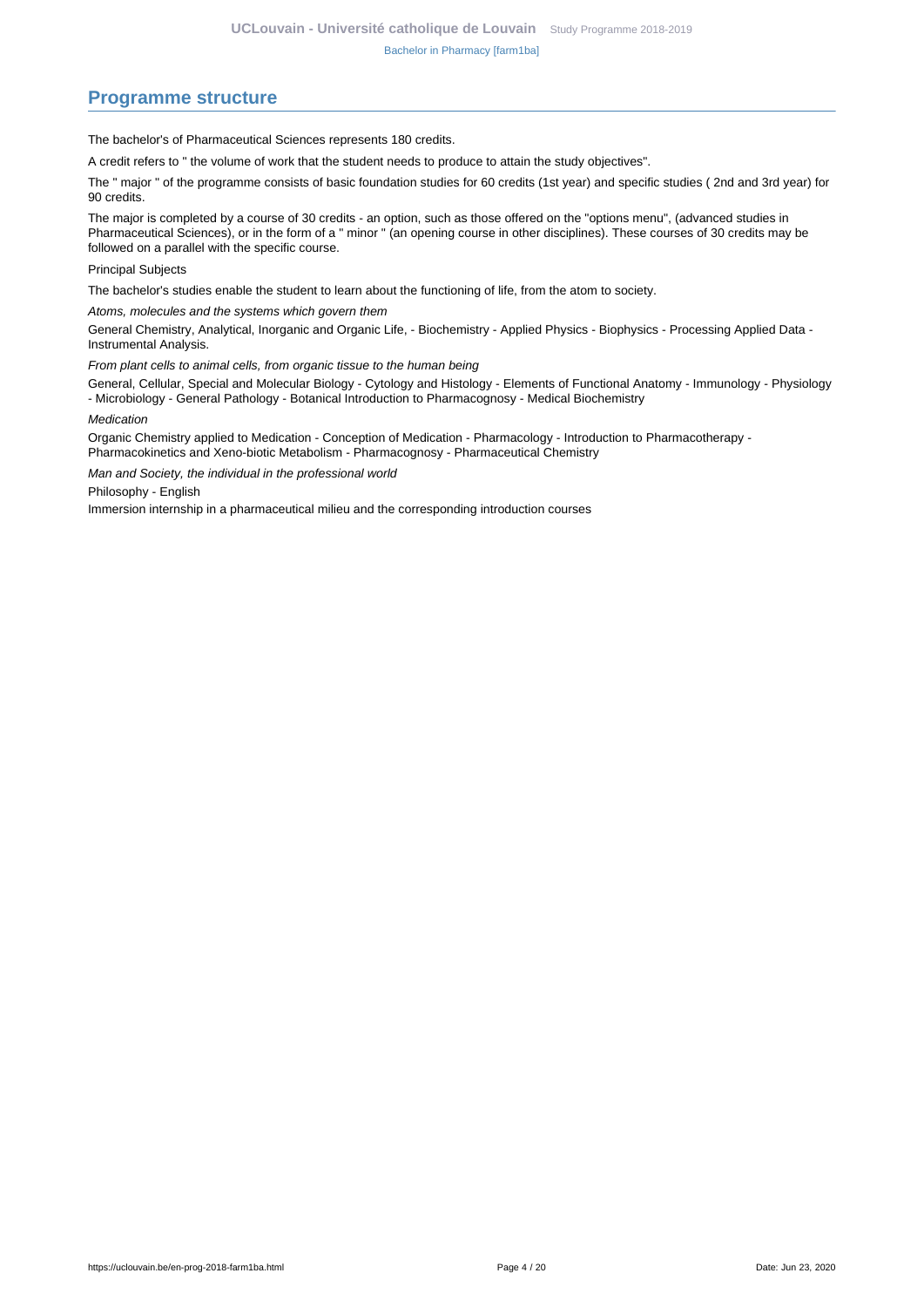# **FARM1BA Detailled programme**

# <span id="page-4-1"></span><span id="page-4-0"></span>**Programme by subject**

|                         | Year  |
|-------------------------|-------|
|                         | $123$ |
| o Majeure (150 credits) |       |

### **Des atomes, des molécules et des systèmes qui les régissent (67 credits)**

| <b>O</b> WMD1102 | Physique expérimentale et introduction mathématique aux<br>sciences expérimentales (1e partie) | <b>Eduardo Cortina Gil</b>                                                                                | 60h+21h         | 8 Credits           | 1 <sub>q</sub> | $\pmb{\mathsf{x}}$        |   |   |
|------------------|------------------------------------------------------------------------------------------------|-----------------------------------------------------------------------------------------------------------|-----------------|---------------------|----------------|---------------------------|---|---|
| <b>O</b> WMD1104 | Physique expérimentale et introduction mathématique aux<br>sciences expérimentales (2e partie) | <b>Michel Herquet</b><br>(compensates<br>Fabio Maltoni)<br><b>Fabio Maltoni</b>                           | $30h+21h$       | 5 Credits           | 2q             | $\boldsymbol{\mathsf{x}}$ |   |   |
| <b>O</b> WMD1105 | Chimie générale et minérale                                                                    | Mark Rider (coord.)<br><b>Michael Singleton</b><br>Alexandru Vlad                                         | 60h+30h         | 9 Credits           | 1 <sub>q</sub> | $\boldsymbol{\mathsf{x}}$ |   |   |
| <b>O</b> WMD1106 | <b>ORGANIC CHEMISTRY</b>                                                                       | <b>Mohamed Ayadim</b><br><b>Olivier Riant</b><br><b>Michael Singleton</b>                                 | 60h+30h         | 9 Credits           | 2q             | X                         |   |   |
| O WFARM1003      | Practicals of general and inorganic chemistry                                                  | <b>Mark Rider</b>                                                                                         | $Oh+30h$        | 2 Credits           | 2q             | $\boldsymbol{x}$          |   |   |
| O WFARM1243      | Introduction à la chimie analytique (Théorie)                                                  | <b>Marie-France Herent</b><br>Giulio Muccioli (coord.)                                                    | 30h             | 3 Credits           | 2q             |                           | x |   |
| O WFARM1244      | Travaux pratiques d'introduction à la chimie analytique<br>ш                                   | <b>Marie-France Herent</b><br>Giulio Muccioli (coord.)                                                    | 0h+105h         | 3 Credits           | 2q             |                           | x |   |
| O WFARM1231      | Organical chemistry Part 2                                                                     | <b>Mohamed Ayadim</b><br>Raphaël<br>Frédérick (coord.)                                                    |                 | 45h+120h 10 Credits | $1 +$<br>2q    |                           | x |   |
| O WFARM1221      | Biochemistry and molecular biology<br>ш                                                        | <b>Nathalie</b><br>Delzenne (coord.)<br><b>Frédéric Lemaigre</b><br><b>Marie-Paule Mingeot</b>            | 75h<br>$+37.5h$ | 10 Credits          | 1q             |                           | x |   |
| O WFARM1312      | Analyse instrumentale (Théorie)                                                                | <b>Marie-France Herent</b><br>Giulio Muccioli (coord.)                                                    | 30h             | 3 Credits           | 1 <sub>q</sub> |                           |   | X |
| O WFARM1313      | Travaux pratiques d'analyse instrumentale                                                      | <b>Marie-France Herent</b><br>Giulio Muccioli (coord.)                                                    | 0h+105h         | 3 Credits           | 1 <sub>q</sub> |                           |   | X |
| O WFARM1383      | Génétique et biotechnologie pharmaceutiques                                                    | <b>Laure Bindels</b><br>Jean-François Collet<br><b>Jean Baptiste</b><br>Demoulin (coord.)<br>Sophie Lucas | 30 <sub>h</sub> | 2 Credits           | 2q             |                           |   | X |

### **De la cellule végétale à la cellule animale, des tissus à l'être humain (40 credits)**

| <b>O</b> WMD1120P | Biologie générale et approche expérimentale de la biologie<br>(partim biologie générale) |                                                                           | $65h+25h$       | 9 Credits | 1 <sub>q</sub> | $\mathbf{x}$ |          |  |
|-------------------|------------------------------------------------------------------------------------------|---------------------------------------------------------------------------|-----------------|-----------|----------------|--------------|----------|--|
| <b>O</b> WMD1006  | Cytology and general histology                                                           | Marie-Christine Many                                                      | $10h + 40h$     | 5 Credits | 2q             | $\mathbf{x}$ |          |  |
| O WFARM1009       | Elements of general and functional anatomy                                               | Christine Galant (coord.)<br>Pierre Gianello<br><b>Alain Poncelet</b>     | 30 <sub>h</sub> | 3 Credits | 2q             | $\mathbf{x}$ |          |  |
| O WFARM1212       | Eléments de physiologie générale                                                         | <b>Olivier Feron</b>                                                      | $15h + 7.5h$    | 2 Credits | 1 <sub>a</sub> |              | x        |  |
| O WFARM1213       | Human physiology and basics of physiopathology                                           | Olivier Feron (coord.)<br><b>Emmanuel Hermans</b><br><b>Philippe Lysy</b> | 60h             | 6 Credits | 2q             |              | x        |  |
| O WFARM1282       | General microbiology                                                                     | <b>Thomas Michiels</b>                                                    | $20h+15h$       | 3 Credits | 1 <sub>q</sub> |              | <b>X</b> |  |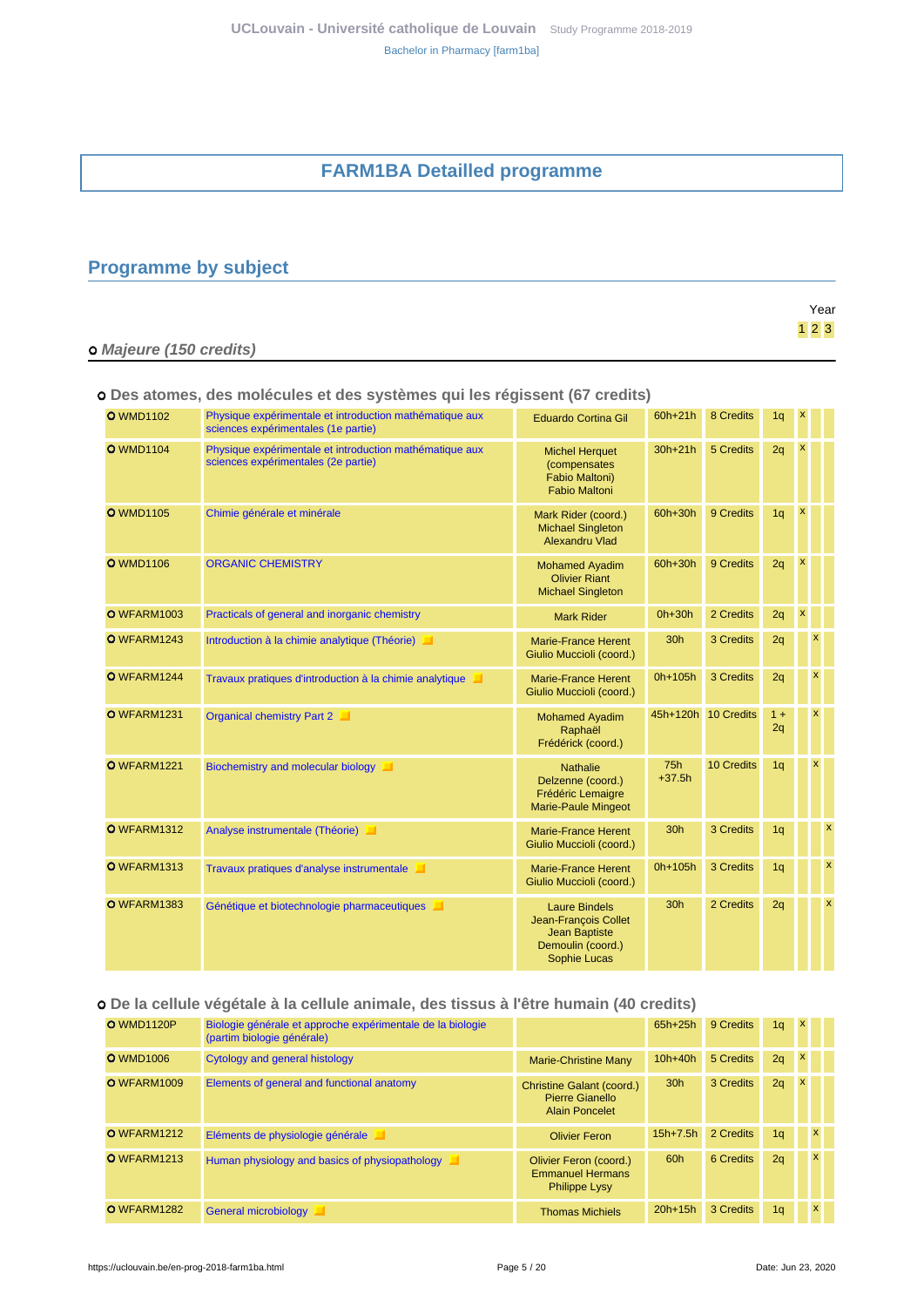|              |                                      |                                                                                                                        |                 |           |    | Year         |  |
|--------------|--------------------------------------|------------------------------------------------------------------------------------------------------------------------|-----------------|-----------|----|--------------|--|
|              |                                      |                                                                                                                        |                 |           |    | 123          |  |
| O WFARM1305  | <b>Elements of General Pathology</b> | <b>Olivier Feron</b><br>Stéphane<br>Moniotte (coord.)                                                                  | 30 <sub>h</sub> | 3 Credits | 2q | $\mathbf{x}$ |  |
| O WFARM1306  | <b>Medical microbiolgy</b><br>ш      | Benoît Kabamba-Mukadi<br><b>Hector Rodriguez-</b><br>Villalobos (coord.)<br><b>Anne Simon</b><br>Alexia Verroken       | 45h             | 4 Credits | 1q | X            |  |
| O WSBIM1334F | Immunologie générale (partim FARM)   | Pierre Coulie (coord.)                                                                                                 | 35h             | 3 Credits | 1q | X            |  |
| O WFARM1303  | <b>Clinical Chemistry</b>            | Jean-Philippe Defour<br><b>Catherine Fillee</b><br>Damien Gruson<br>Vincent Haufroid (coord.)<br><b>Teresinha Leal</b> | 20h             | 2 Credits | 1q | $\mathbf{x}$ |  |

### **Du médicament (37 credits)**

| O WFARM1004        | The molecular aspect of drugs                          | <b>Mohamed Ayadim</b><br>Raphaël<br>Frédérick (coord.)                                                                      | $15h+15h$                   | 2 Credits | 2q             | $\mathsf{x}$   |                           |  |
|--------------------|--------------------------------------------------------|-----------------------------------------------------------------------------------------------------------------------------|-----------------------------|-----------|----------------|----------------|---------------------------|--|
| O WFARM1008        | Design of the drug                                     | <b>Giulio Muccioli</b><br>Véronique Préat (coord.)                                                                          | $15h+15h$                   | 2 Credits | 2q             | $\pmb{\times}$ |                           |  |
| O WFARM1232        | <b>General Pharmacology</b><br>ш                       | <b>Emmanuel Hermans</b>                                                                                                     | $15h + 7.5h$                | 2 Credits | 1q             |                | x                         |  |
| O WFARM1237        | Introduction botanique à la pharmacognosie 1 re partie | <b>Francois Chaumont</b><br><b>Stephan Declerck</b><br><b>Muriel Quinet</b><br>(compensates<br><b>François Chaumont)</b>    | 22.5 <sub>h</sub><br>$+15h$ | 3 Credits | 1q             |                | X                         |  |
| O WFARM1238        | Introduction botanique à la pharmacognosie 2e partie   | Joëlle Leclercq<br><b>Muriel Quinet</b><br><i>(compensates)</i><br><b>Renate Wesselingh)</b><br><b>Renate Wesselingh</b>    | 22.5h<br>$+15h$             | 3 Credits | 2q             |                | x                         |  |
| O WFARM1302        | Pharmaceutical organic chemistry                       | Raphaël<br>Frédérick (coord.)<br><b>Didier Lambert</b>                                                                      | 45h+30h                     | 6 Credits | 1 <sub>q</sub> |                | $\boldsymbol{\mathsf{x}}$ |  |
| O WFARM1307        | Physical pharmacy                                      | <b>Tom Leyssens</b>                                                                                                         | 15h                         | 2 Credits | 1 <sub>q</sub> |                | $\boldsymbol{\mathsf{x}}$ |  |
| <b>O</b> WFARM1332 | Pharmacologie générale, 2e partie                      | <b>Chantal Dessy</b><br><b>Marie-Paule Mingeot</b>                                                                          | 36h                         | 4 Credits | 1 <sub>q</sub> |                | $\boldsymbol{\mathsf{x}}$ |  |
| O WFARM1304        | Pharmacognosy: a) phytochemistry - b) medicinal plants | Joëlle Leclercq                                                                                                             | 45h+30h                     | 6 Credits | 2q             |                | $\boldsymbol{\mathsf{x}}$ |  |
| O WFARM1300        | Pharmacocinétique et métabolisme des xénobiotiques     | <b>Laure Bindels</b><br><i>(compensates)</i><br><b>Nathalie Delzenne)</b><br><b>Nathalie Delzenne</b><br><b>Laure Elens</b> | 30h+30h                     | 4 Credits | 1q             |                | $\boldsymbol{\mathsf{x}}$ |  |
| <b>O</b> WFARM1310 | Inorganic drugs with use diagnosis and therapeutic     | <b>Bernard Gallez</b>                                                                                                       | 30h                         | 3 Credits | 2q             |                | $\mathsf{x}$              |  |

### **L'homme et la société, l'individu dans le monde professionnel (6 credits)**

| O WFARM1160 | Philosophy             | <b>Mylene Botbol</b><br>Fabio Bruschi<br><i>(compensates)</i><br>Mylene Botbol)                                            | 30 <sub>h</sub> | 3 Credits | 1 <sub>q</sub> | $\mathbf x$  |  |
|-------------|------------------------|----------------------------------------------------------------------------------------------------------------------------|-----------------|-----------|----------------|--------------|--|
| O LANGL1854 | <b>Medical English</b> | Aurélie Deneumoustier<br><b>Ariane Halleux</b><br>Carlo Lefevre (coord.)<br><b>Nevin Serbest</b><br><b>Thibaud Stevens</b> | 30 <sub>h</sub> | 3 Credits | 2q             | $\mathsf{x}$ |  |

### **Mineure (30 credits)**

En complément de la majeure, l'étudiant a le choix entre (1) l'approfondissement en sciences pharmaceutiques, (2) l'approfondissement en sciences pharmaceutiques -recherche-, (3) une mineure d'ouverture proposée par d'autres programmes, à raison de 15 crédits en BAC2 et 15 crédits en BAC3.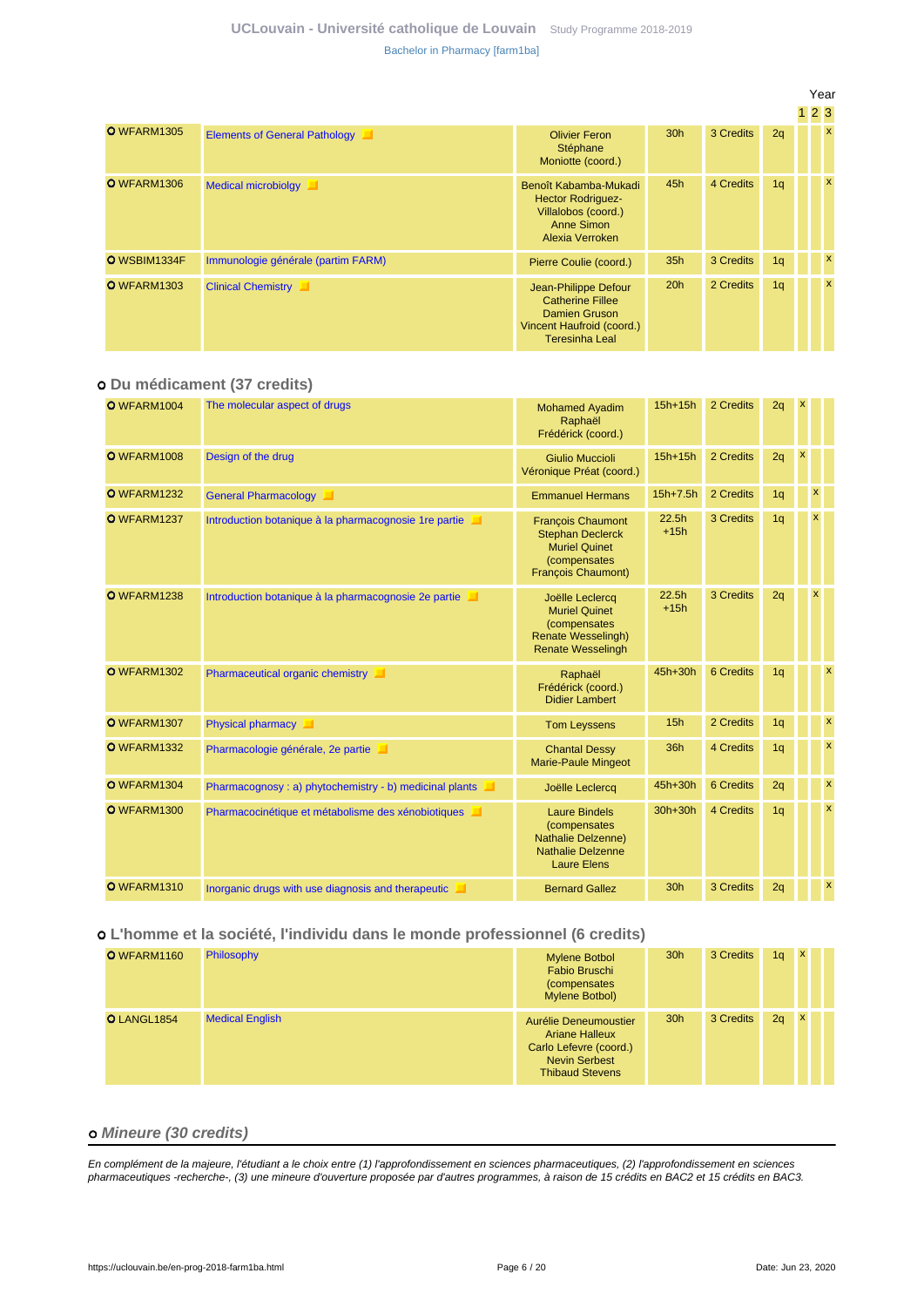### **Additionnal module in Pharmacy (30 credits)**

### **En deuxième année de bachelier**

#### L'étudiant est tenu de suivre les cours suivants

| <b>O</b> LANGL1855 | <b>Medical English</b>                                                            | Timothy Byrne (coord.)<br>Aurélie Deneumoustier<br>Carlo Lefevre (coord.) | 30 <sub>h</sub> | 3 Credits | 1 ou<br>2q     | X |  |
|--------------------|-----------------------------------------------------------------------------------|---------------------------------------------------------------------------|-----------------|-----------|----------------|---|--|
| O WFARM1219        | <b>Biophysics applied to the drugs</b>                                            | Bernard Gallez (coord.)<br><b>Marie-Paule Mingeot</b>                     | $30h+15h$       | 3 Credits | 1 <sub>q</sub> | x |  |
| O WFARM1247        | Traitement statistique des données                                                | Céline Bugli<br>(compensates<br>Eugen Pircalabelu)<br>Eugen Pircalabelu   | $15h+15h$       | 3 Credits | 2q             | x |  |
| O WFARM1239        | Computerized workshop and research on scientific information<br>related to drugs. | <b>Laure Bindels</b>                                                      | $5h+10h$        | 2 Credits | 1 <sub>q</sub> | x |  |
| O WFARM1202        | Eléments d'épidémiologie appliquées aux sciences<br>pharmaceutiques               | Séverine Henrard                                                          | 20h             | 2 Credits | 2q             |   |  |
| <b>O</b> WMDS1213G | Psychologie générale et médicale (partim psychologie<br>qénérale)                 |                                                                           | 15 <sub>h</sub> | 2 Credits | 1 <sub>q</sub> |   |  |

### **En troisième année de bachelier**

Dans le cadre de l'approfondissement en sciences pharmaceutiques, l'étudiant est tenu de choisir l'une des deux possibilités suivantes. Un transfert vers le programme de l'approfondissement en sciences pharmaceutiques - recherche est toutefois possible.

### **Poursuite de l'approfondissement (15 credits)**

| $\circ$<br><b>WFARM1309</b> | Introduction to the pharmaceutical world, including internships | Valérie Lacour<br>Marie-Paule<br>Mingeot (coord.)<br><b>Giulio Muccioli</b><br><b>Stéfanie Quennery</b><br><b>Rita Vanbever</b><br><b>Pierre Wallemacq</b>                                                                                              | 7.5 <sub>h</sub> | 5 Credits | 2q | $\boldsymbol{\mathsf{x}}$ |
|-----------------------------|-----------------------------------------------------------------|---------------------------------------------------------------------------------------------------------------------------------------------------------------------------------------------------------------------------------------------------------|------------------|-----------|----|---------------------------|
| $\circ$<br>WFARM1349        | <b>Integrated Seminar in Pharmaceutical Sciences</b>            | <b>Nathalie Delzenne</b><br>Raphaël Frédérick<br><i>(compensates</i><br>Didier Lambert)<br>Emmanuel<br>Hermans (coord.)<br>Bénédicte Jordan<br><i>(compensates)</i><br><b>Nathalie Delzenne)</b><br><b>Didier Lambert</b><br><b>Marie-Paule Mingeot</b> | $0h+45h$         | 4 Credits | 2q | $\boldsymbol{\mathsf{x}}$ |

### **Cours au choix de l'approfondissement FARM (6 credits)**

L'étudiant choisit des cours dans la liste ci-dessous pour une valeur de 6 crédits. Ces cours spécifiques de la filière en sciences pharmaceutiques permet à l'étudiant d'approfondir ses acquis dans divers domaines relatifs entre autres au développement, à l'analyse et à la pharmacocinétique des médicaments d'origine synthétique ou naturelle.

|                                                | calcamonto a ongino ovininciigac oa natarello.                                                   |                                                                                                                                                                                    |                 |           |    |                           |
|------------------------------------------------|--------------------------------------------------------------------------------------------------|------------------------------------------------------------------------------------------------------------------------------------------------------------------------------------|-----------------|-----------|----|---------------------------|
| జ<br>WFARM1319                                 | Pharmacognosy, case studies                                                                      | Joëlle Leclercq                                                                                                                                                                    | 15 <sub>h</sub> | 2 Credits | 2q | x                         |
| $\boldsymbol{\mathcal{Z}}$<br><b>WFARM1329</b> | Advanced instrumental analysis                                                                   | <b>Marie-France Herent</b><br>Giulio Muccioli (coord.)                                                                                                                             | $0h+30h$        | 2 Credits | 2q | $\boldsymbol{\mathsf{x}}$ |
| జ<br><b>WFARM1339</b>                          | Compléments de pharmacocinétique<br>ш                                                            | <b>Laure Elens</b>                                                                                                                                                                 | 15 <sub>h</sub> | 2 Credits | 2q | $\boldsymbol{\mathsf{x}}$ |
| జ<br><b>WFARM1359</b>                          | Drug design en chimie pharmaceutique                                                             | Raphaël<br>Frédérick (coord.)<br><b>Didier Lambert</b>                                                                                                                             | 15h             | 2 Credits | 2q | $\boldsymbol{\mathsf{x}}$ |
| జ<br>WFARM1369                                 | Evaluation de la biodistribution et de l'effet d'un médicament par<br>des méthodes non invasives | <b>Bernard Gallez</b>                                                                                                                                                              | 15 <sub>h</sub> | 2 Credits | 2q | x                         |
| జ<br>WFARM1379                                 | Seminars of Clinical Chemistry                                                                   | <b>Catherine Fillee</b><br><b>Damien Gruson</b><br><b>Vincent Haufroid</b><br>Teresinha Leal (coord.)<br><b>Diane Maisin</b><br>Marie-Françoise Vincent<br><b>Pierre Wallemacq</b> | $0h+30h$        | 2 Credits | 2q | x                         |
| జ<br>WFARM1370                                 | Formation à la communication scientifique                                                        | Timothy Byrne (coord.)<br><b>Olivia Dalleur</b>                                                                                                                                    | $15h+30h$       | 4 Credits | 2q | $\boldsymbol{\mathsf{x}}$ |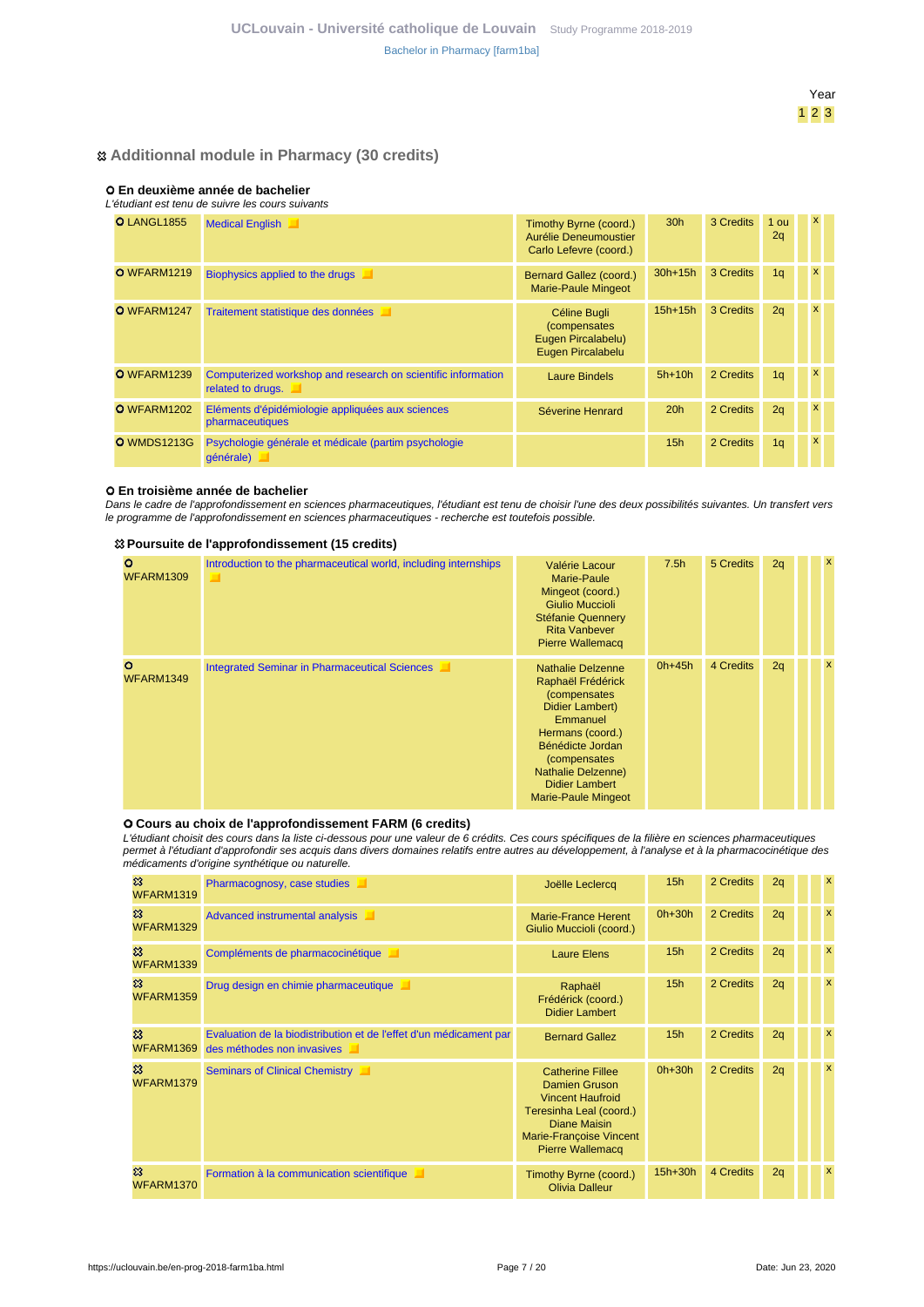#### **Formation minimale à l'étranger (15 credits)**

L'étudiant qui réalise une partie de son parcours à l'étranger (de l'ordre de 30 crédits) pourra intégrer une partie de ce parcours dans son programme, en lieu et place des 15 crédits de l'approfondissement en sciences pharmaceutiques.

|                  | Formation minimale à l'étranger (ERASMUS) | 15 Credits |  | $\lambda$ |
|------------------|-------------------------------------------|------------|--|-----------|
| <b>WFARM1399</b> |                                           |            |  |           |

### **Approfondissement en sciences pharmaceutiques - recherche (30 credits)**

#### **Deuxième année de bachelier (15 credits)**

#### **Cours obligatoires**

#### L'étudiant est tenu de suivre les cours suivants.

| O LANGL1855                      | <b>Medical English</b>                                                            | Timothy Byrne (coord.)<br>Aurélie Deneumoustier<br>Carlo Lefevre (coord.)       | 30 <sub>h</sub> | 3 Credits | 1 ou<br>2q     | $\mathsf{x}$ |  |
|----------------------------------|-----------------------------------------------------------------------------------|---------------------------------------------------------------------------------|-----------------|-----------|----------------|--------------|--|
| $\circ$<br><b>WFARM1219</b>      | Biophysics applied to the drugs<br>◼                                              | Bernard Gallez (coord.)<br><b>Marie-Paule Mingeot</b>                           | $30h+15h$       | 3 Credits | 1 <sub>q</sub> | $\mathsf{x}$ |  |
| $\circ$<br>WFARM1247             | Traitement statistique des données                                                | Céline Bugli<br><i>(compensates)</i><br>Eugen Pircalabelu)<br>Eugen Pircalabelu | $15h+15h$       | 3 Credits | 2q             | $\mathsf{x}$ |  |
| $\mathbf{o}$<br><b>WFARM1239</b> | Computerized workshop and research on scientific information<br>related to drugs. | <b>Laure Bindels</b>                                                            | $5h+10h$        | 2 Credits | 1 <sub>q</sub> | $\mathsf{x}$ |  |
| $\circ$<br><b>WFARM1202</b>      | Eléments d'épidémiologie appliquées aux sciences<br>pharmaceutiques               | Séverine Henrard                                                                | 20h             | 2 Credits | 2q             | $\mathsf{x}$ |  |
| $\mathbf{o}$<br><b>WMDS1213G</b> | Psychologie générale et médicale (partim psychologie<br>générale)                 |                                                                                 | 15 <sub>h</sub> | 2 Credits | 1 <sub>q</sub> | $\mathsf{x}$ |  |

#### **Troisième année de bachelier (15 credits)**

Dans le cadre de la mineure d'approfondissement en sciences pharmaceutiques - recherche, l'étudiant est tenu de choisir l'une des deux possibilités suivantes. Un transfert vers le programme de l'approfondissement en sciences pharmaceutiques est toutefois possible.

| <b>O</b> WFARM1380 Introduction à la recherche pharmaceutique y compris stage |  | <b>7 Credits</b>   |    |  |  |
|-------------------------------------------------------------------------------|--|--------------------|----|--|--|
| O WFARM1311 Projet expérimental personnel                                     |  | 8 Credits <b>8</b> | 2a |  |  |

#### **Formation minimale à l'étranger (15 credits)**

L'étudiant qui réalise une partie de son parcours à l'étranger (de l'ordre de 30 crédits) pourra intégrer une partie de ce parcours dans son programme, en lieu et place des 15 crédits de l'approfondissement en sciences pharmaceutiques.

|                  | Formation minimale à l'étranger (ERASMUS) | 15 Credits |  |
|------------------|-------------------------------------------|------------|--|
| <b>WFARM1399</b> |                                           |            |  |

#### **Mineure d'ouverture (30 credits)**

| Mineure d'ouverture<br>Voir la liste ci-dessous.                                                                   | 15 Credits |  |             |
|--------------------------------------------------------------------------------------------------------------------|------------|--|-------------|
| Mineure d'ouverture<br>L'étudiant poursuit la mineure d'ouverture choisie en 2e année dans la liste<br>ci-dessous. | 15 Credits |  | $\mathbf x$ |

Year 1 2 3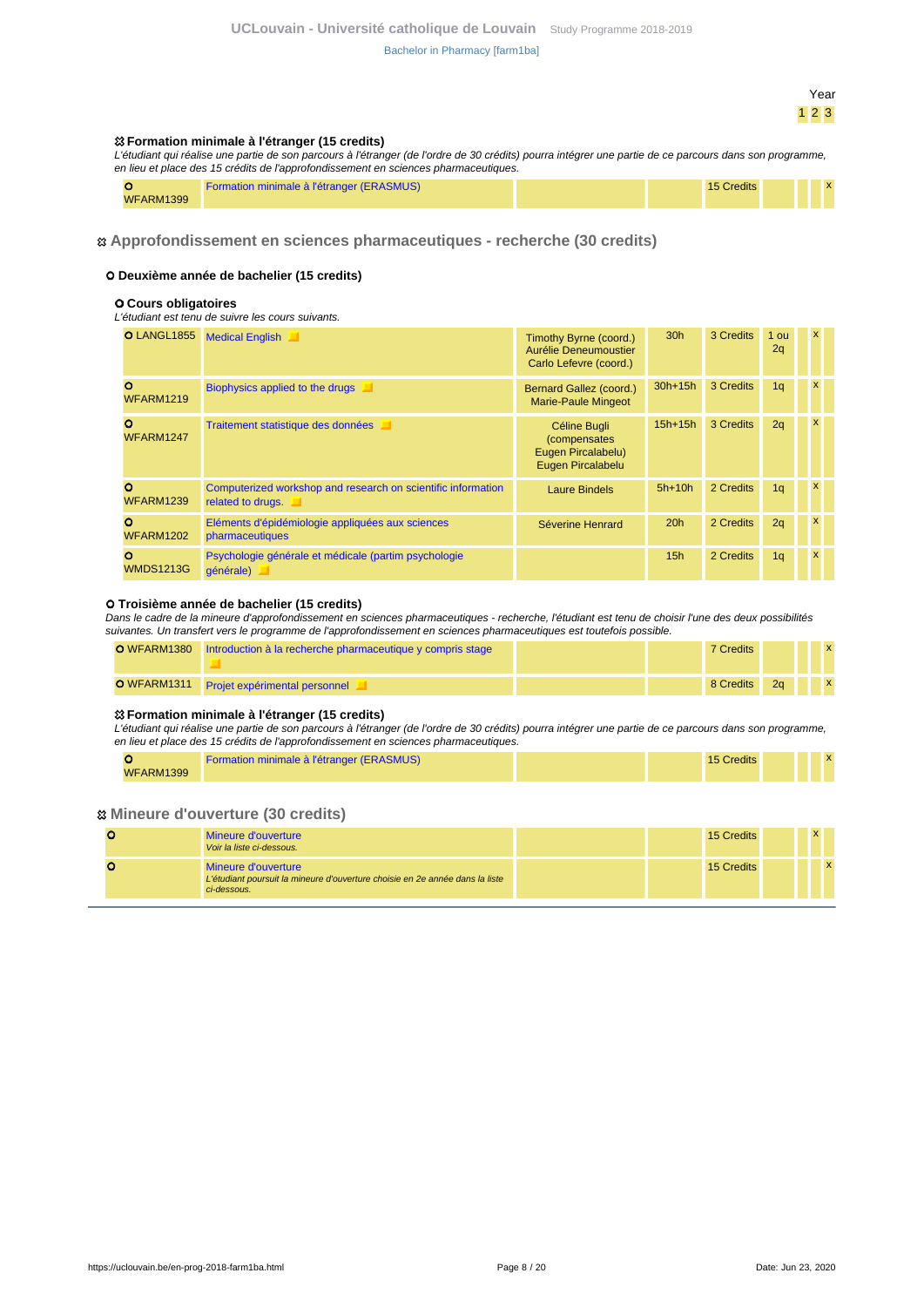# <span id="page-8-0"></span>**List of available minors**

During the bachelor's of Pharmaceutical Sciences, the student has the opportunity to further his knowledge in the various pharmaceutical domains, by selecting in-depth study options.

Instead of these options, the bachelor's programme may likewise include an option of a " minor ", which will enable the student to open up new horizons. Minors in the following subjects : Biology, Chemistry, Law, Economics, Human Nutrition, Clinical Biomedical Sciences, Statistics, etc., may be envisaged, subject to the approval of the Teaching Committee of the School of Pharmacy.

[> Additionnal module in Pharmacy](https://www.uclouvain.be/en-prog-2018-app-wfarm100p) [ https://www.uclouvain.be/en-prog-2018-app-wfarm100p ] [> Approfondissement en sciences pharmaceutiques - recherche](https://www.uclouvain.be/en-prog-2018-app-wfarr100p) [ https://www.uclouvain.be/en-prog-2018-app-wfarr100p ] [> Mineure en Antiquité : Égypte, Orient, Grèce, Rome](https://www.uclouvain.be/en-prog-2018-min-lanti100i) [ https://www.uclouvain.be/en-prog-2018-min-lanti100i ] [> Mineure en sciences des religions \(ouverture\)](https://www.uclouvain.be/en-prog-2018-min-lreli100i) [https://www.uclouvain.be/en-prog-2018-min-Ireli100i] [> Minor in Economics](https://www.uclouvain.be/en-prog-2018-min-lecon100i) [ https://www.uclouvain.be/en-prog-2018-min-lecon100i ] [> Minor in Arabic language and Islamic civilization](https://www.uclouvain.be/en-prog-2018-min-lisla100i) [ https://www.uclouvain.be/en-prog-2018-min-lisla100i ] [> Minor in Chinese studies](https://www.uclouvain.be/en-prog-2018-min-lchin100i) [ https://www.uclouvain.be/en-prog-2018-min-lchin100i ] [> Minor in Christian Theology](https://www.uclouvain.be/en-prog-2018-min-ltheo100i) [ https://www.uclouvain.be/en-prog-2018-min-Itheo100i ] [> Minor in Culture and Creation](https://www.uclouvain.be/en-prog-2018-min-lcucr100i) [ https://www.uclouvain.be/en-prog-2018-min-lcucr100i ] [> Minor in Development and Environment](https://www.uclouvain.be/en-prog-2018-min-ldenv100i) [ https://www.uclouvain.be/en-prog-2018-min-Idenv100i ] [> Minor in Economics \(open\)](https://www.uclouvain.be/en-prog-2018-min-loeco100i) [ https://www.uclouvain.be/en-prog-2018-min-loeco100i ] [> Minor in Education](https://www.uclouvain.be/en-prog-2018-min-lfopa100i) [ https://www.uclouvain.be/en-prog-2018-min-Ifopa100i ] [> Minor in European Studies](https://www.uclouvain.be/en-prog-2018-min-leuro100i) [ https://www.uclouvain.be/en-prog-2018-min-leuro100i ] [> Minor in French Studies](https://www.uclouvain.be/en-prog-2018-min-lfran100i) [ https://www.uclouvain.be/en-prog-2018-min-Ifran100i ] [> Minor in Gender Studies](https://www.uclouvain.be/en-prog-2018-min-lgenr100i) [ https://www.uclouvain.be/en-prog-2018-min-lgenr100i ] [> Minor in Geography](https://www.uclouvain.be/en-prog-2018-min-lgeog100i) [ https://www.uclouvain.be/en-prog-2018-min-Igeog100i ] [> Minor in History](https://www.uclouvain.be/en-prog-2018-min-lhist100i) [ https://www.uclouvain.be/en-prog-2018-min-lhist100i ] [> Minor in History of Art and Archeology](https://www.uclouvain.be/en-prog-2018-min-larke100i) [ https://www.uclouvain.be/en-prog-2018-min-larke100i ] [> Minor in Human and Social Sciences](https://www.uclouvain.be/en-prog-2018-min-lhuso100i) [ https://www.uclouvain.be/en-prog-2018-min-lhuso100i ] [> Minor in Information and Communication](https://www.uclouvain.be/en-prog-2018-min-lcomu100i) [ https://www.uclouvain.be/en-prog-2018-min-lcomu100i ] [> Minor in Law \(access\)](https://www.uclouvain.be/en-prog-2018-min-ladrt100i) [ https://www.uclouvain.be/en-prog-2018-min-ladrt100i ] [> Minor in Linguistics](https://www.uclouvain.be/en-prog-2018-min-lling100i) [ https://www.uclouvain.be/en-prog-2018-min-Iling100i ] [> Minor in Literary Studies](https://www.uclouvain.be/en-prog-2018-min-llitt100i) [ https://www.uclouvain.be/en-prog-2018-min-llitt100i ] [> Minor in Mangement \(basic knowledge\)](https://www.uclouvain.be/en-prog-2018-min-lgesa100i) [ https://www.uclouvain.be/en-prog-2018-min-lgesa100i ] [> Minor in Medieval Studies](https://www.uclouvain.be/en-prog-2018-min-lmedi100i) [ https://www.uclouvain.be/en-prog-2018-min-lmedi100i ] [> Minor in Musicology](https://www.uclouvain.be/en-prog-2018-min-lmusi100i) [ https://www.uclouvain.be/en-prog-2018-min-lmusi100i ] [> Minor in Oriental Studies](https://www.uclouvain.be/en-prog-2018-min-lori100i) [ https://www.uclouvain.be/en-prog-2018-min-lori100i ] [> Minor in Philosophy](https://www.uclouvain.be/en-prog-2018-min-lisp100i) [ https://www.uclouvain.be/en-prog-2018-min-lisp100i ] [> Minor in Political Sciences](https://www.uclouvain.be/en-prog-2018-min-lspol100i) [ https://www.uclouvain.be/en-prog-2018-min-lspol100i ] [> Minor in Population and Development Studies](https://www.uclouvain.be/en-prog-2018-min-lsped100i) [ https://www.uclouvain.be/en-prog-2018-min-lsped100i ] [> Minor in Scientific Culture](https://www.uclouvain.be/en-prog-2018-min-lcusc100i) [ https://www.uclouvain.be/en-prog-2018-min-lcusc100i ] [> Minor in Sociology and Anthropology](https://www.uclouvain.be/en-prog-2018-min-lsoca100i) [ https://www.uclouvain.be/en-prog-2018-min-Isoca100i ] [> Minor in Statistics and data sciences](https://www.uclouvain.be/en-prog-2018-min-lstat100i) [ https://www.uclouvain.be/en-prog-2018-min-Istat100i ] [> Minor in biomedicine \(open\)](https://www.uclouvain.be/en-prog-2018-min-wsbim100i) [ https://www.uclouvain.be/en-prog-2018-min-wsbim100i ]

[> Minor in law \(open\)](https://www.uclouvain.be/en-prog-2018-min-lodrt100i) [ https://www.uclouvain.be/en-prog-2018-min-lodrt100i ]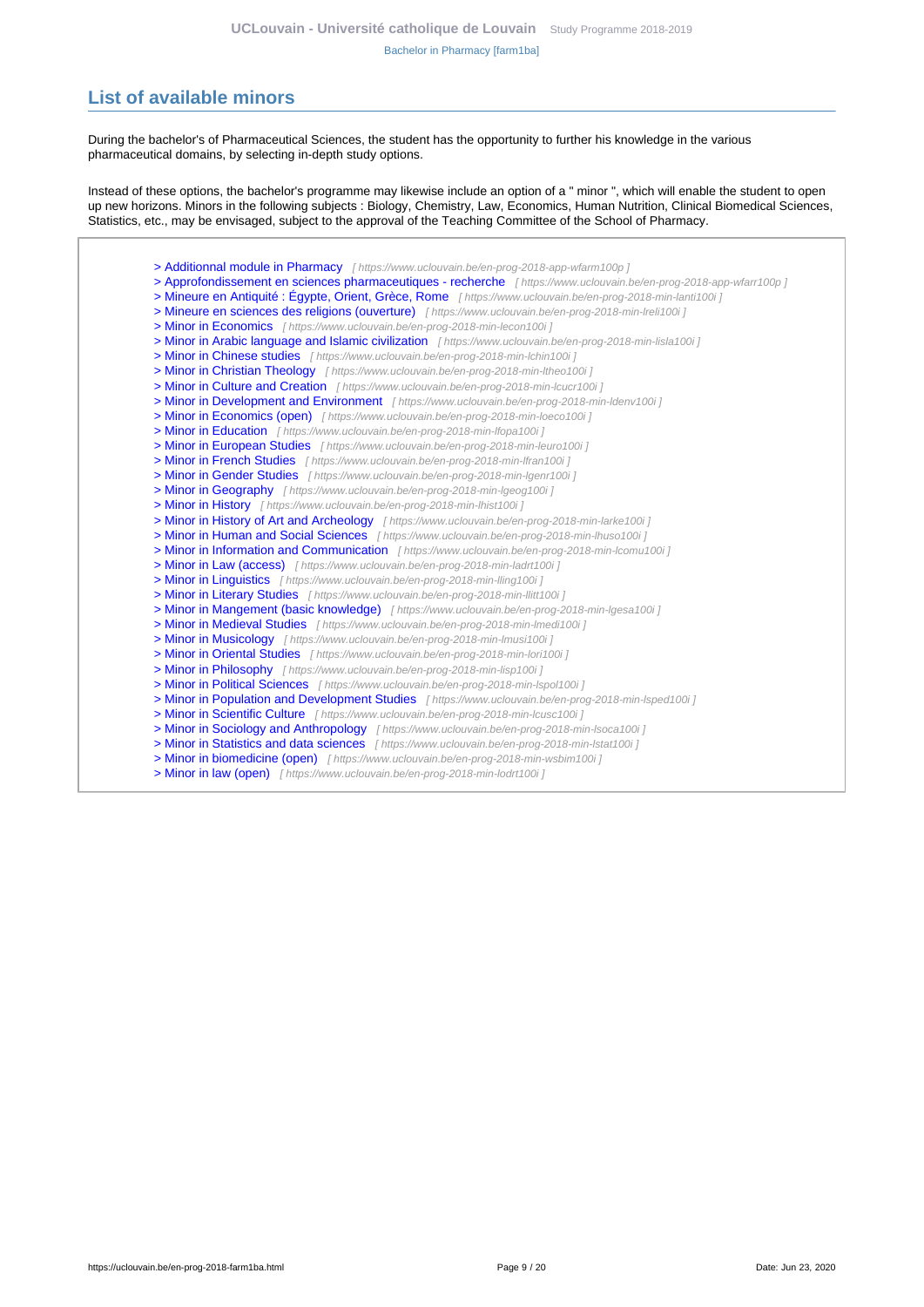# <span id="page-9-0"></span>**Course prerequisites**

A document entitled (nb: not available for this programme farm1ba) specifies the activities (course units - CU) with one or more prerequisite(s) within the study programme, that is the CU whose learning outcomes must have been certified and for which the credits must have been granted by the jury before the student is authorised to sign up for that activity.

These activities are identified in the study programme: their title is followed by a yellow square.

As the prerequisites are a requirement of enrolment, there are none within a year of a course.

The prerequisites are defined for the CUs for different years and therefore influence the order in which the student can enrol in the programme's CUs.

In addition, when the panel validates a student's individual programme at the beginning of the year, it ensures the consistency of the individual programme:

- It can change a prerequisite into a corequisite within a single year (to allow studies to be continued with an adequate annual load);
- It can require the student to combine enrolment in two separate CUs it considers necessary for educational purposes.

For more information, please consult [regulation of studies and exams.](https://uclouvain.be/en-enseignement-reglements.html)

## <span id="page-9-1"></span>**The programme's courses and learning outcomes**

For each UCLouvain training programme, a [reference framework of learning outcomes](https://uclouvain.be/en-prog-2018-farm1ba-competences_et_acquis.html) specifies the competences expected of every graduate on completion of the programme. You can see the contribution of each teaching unit to the programme's reference framework of learning outcomes in the document "In which teaching units are the competences and learning outcomes in the programme's reference framework developed and mastered by the student?"

# <span id="page-9-2"></span>**Programme type**

### <span id="page-9-3"></span>**FARM1BA - 1ST ANNUAL UNIT**

| <b>O</b> Mandatory                                | <b>83 Optional</b>                             |
|---------------------------------------------------|------------------------------------------------|
| $\triangle$ Courses not taught during 2018-2019   | ⊘ Periodic courses not taught during 2018-2019 |
| $\oplus$ Periodic courses taught during 2018-2019 | Activity with requisites                       |

Click on the course title to see detailed informations (objectives, methods, evaluation...)

#### **Majeure**

### **Des atomes, des molécules et des systèmes qui les régissent**

| <b>O</b> WMD1102   | Physique expérimentale et introduction mathématique aux sciences<br>expérimentales (1e partie) | Eduardo Cortina Gil                                                                     | $60h + 21h$ | 8 Credits | 1q |
|--------------------|------------------------------------------------------------------------------------------------|-----------------------------------------------------------------------------------------|-------------|-----------|----|
| <b>O</b> WMD1104   | Physique expérimentale et introduction mathématique aux sciences<br>expérimentales (2e partie) | <b>Michel Herquet</b><br><i>(compensates)</i><br>Fabio Maltoni)<br><b>Fabio Maltoni</b> | $30h+21h$   | 5 Credits | 2q |
| <b>O</b> WMD1105   | Chimie générale et minérale                                                                    | Mark Rider (coord.)<br><b>Michael Singleton</b><br>Alexandru Vlad                       | $60h + 30h$ | 9 Credits | 1q |
| <b>O</b> WMD1106   | <b>ORGANIC CHEMISTRY</b>                                                                       | <b>Mohamed Ayadim</b><br><b>Olivier Riant</b><br><b>Michael Singleton</b>               | 60h+30h     | 9 Credits | 2q |
| <b>O</b> WFARM1003 | Practicals of general and inorganic chemistry                                                  | <b>Mark Rider</b>                                                                       | $0h+30h$    | 2 Credits | 2q |

#### **De la cellule végétale à la cellule animale, des tissus à l'être humain**

| <b>O</b> WMD1120P | Biologie générale et approche expérimentale de la biologie (partim<br>biologie générale) |                                                                              | $65h+25h$       | 9 Credits | 1a             |
|-------------------|------------------------------------------------------------------------------------------|------------------------------------------------------------------------------|-----------------|-----------|----------------|
| <b>O</b> WMD1006  | Cytology and general histology                                                           | <b>Marie-Christine Many</b>                                                  | $10h+40h$       | 5 Credits | 2a             |
| O WFARM1009       | Elements of general and functional anatomy                                               | <b>Christine Galant (coord.)</b><br>Pierre Gianello<br><b>Alain Poncelet</b> | 30 <sub>h</sub> | 3 Credits | 2 <sub>a</sub> |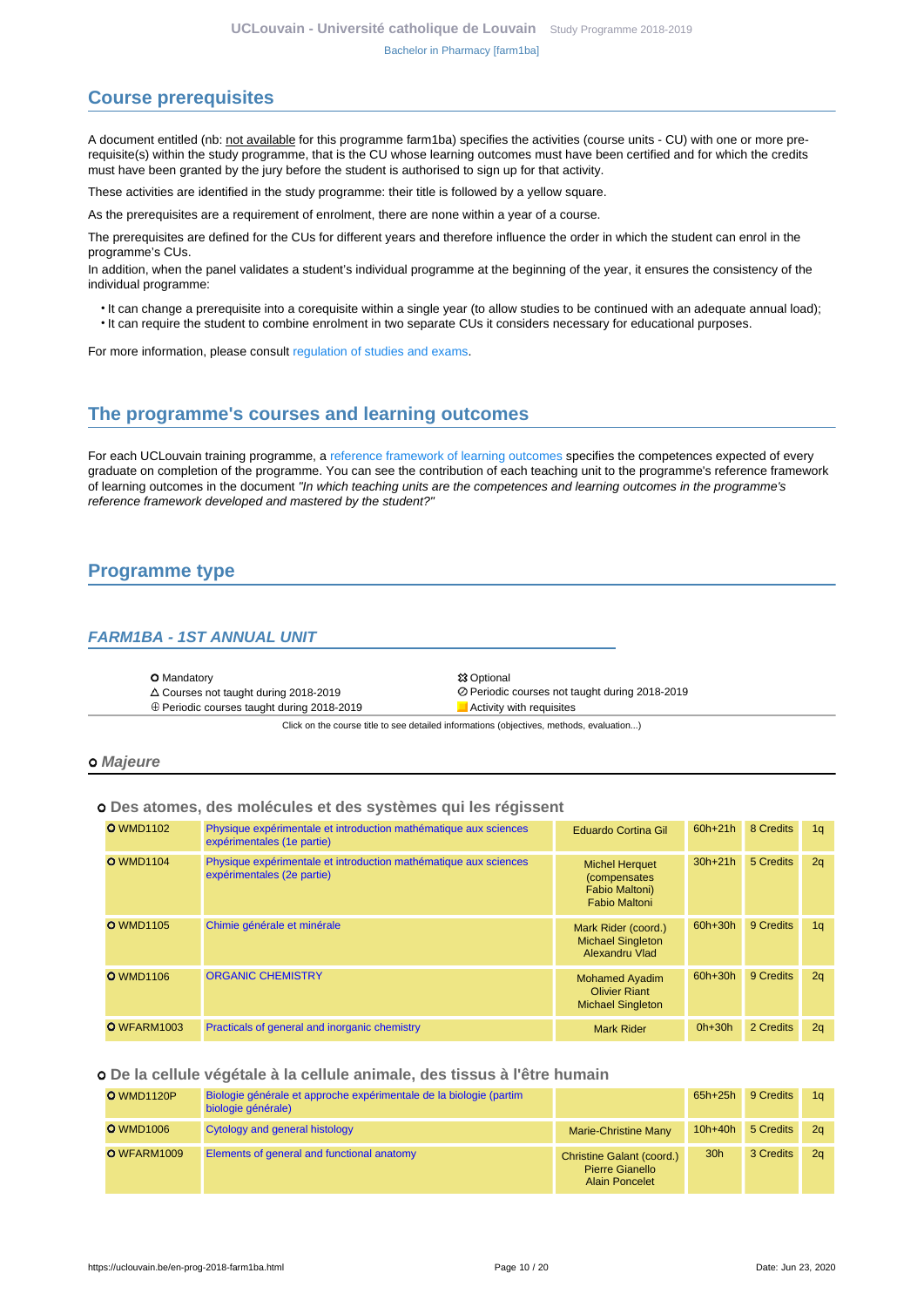### **UCLouvain - Université catholique de Louvain** [Study Programme 2018-2019](https://uclouvain.be/en/study-programme) [Bachelor in Pharmacy \[farm1ba\]](https://uclouvain.be/en-prog-2018-farm1ba.html)

### **Du médicament**

| O WFARM1004 | The molecular aspect of drugs | <b>Mohamed Ayadim</b><br>Raphaël<br>Frédérick (coord.) | $15h+15h$ | 2 Credits | 2 <sub>a</sub> |
|-------------|-------------------------------|--------------------------------------------------------|-----------|-----------|----------------|
| O WFARM1008 | Design of the drug            | Giulio Muccioli<br>Véronique Préat (coord.)            | $15h+15h$ | 2 Credits | 2 <sub>a</sub> |

### **L'homme et la société, l'individu dans le monde professionnel**

| O WFARM1160 | <b>Philosophy</b>      | <b>Mylene Botbol</b><br>Fabio Bruschi<br><i>(compensates)</i><br>Mylene Botbol)                                            | 30 <sub>h</sub> | 3 Credits | 1 <sub>q</sub> |
|-------------|------------------------|----------------------------------------------------------------------------------------------------------------------------|-----------------|-----------|----------------|
| O LANGL1854 | <b>Medical English</b> | Aurélie Deneumoustier<br><b>Ariane Halleux</b><br>Carlo Lefevre (coord.)<br><b>Nevin Serbest</b><br><b>Thibaud Stevens</b> | 30 <sub>h</sub> | 3 Credits | 2q             |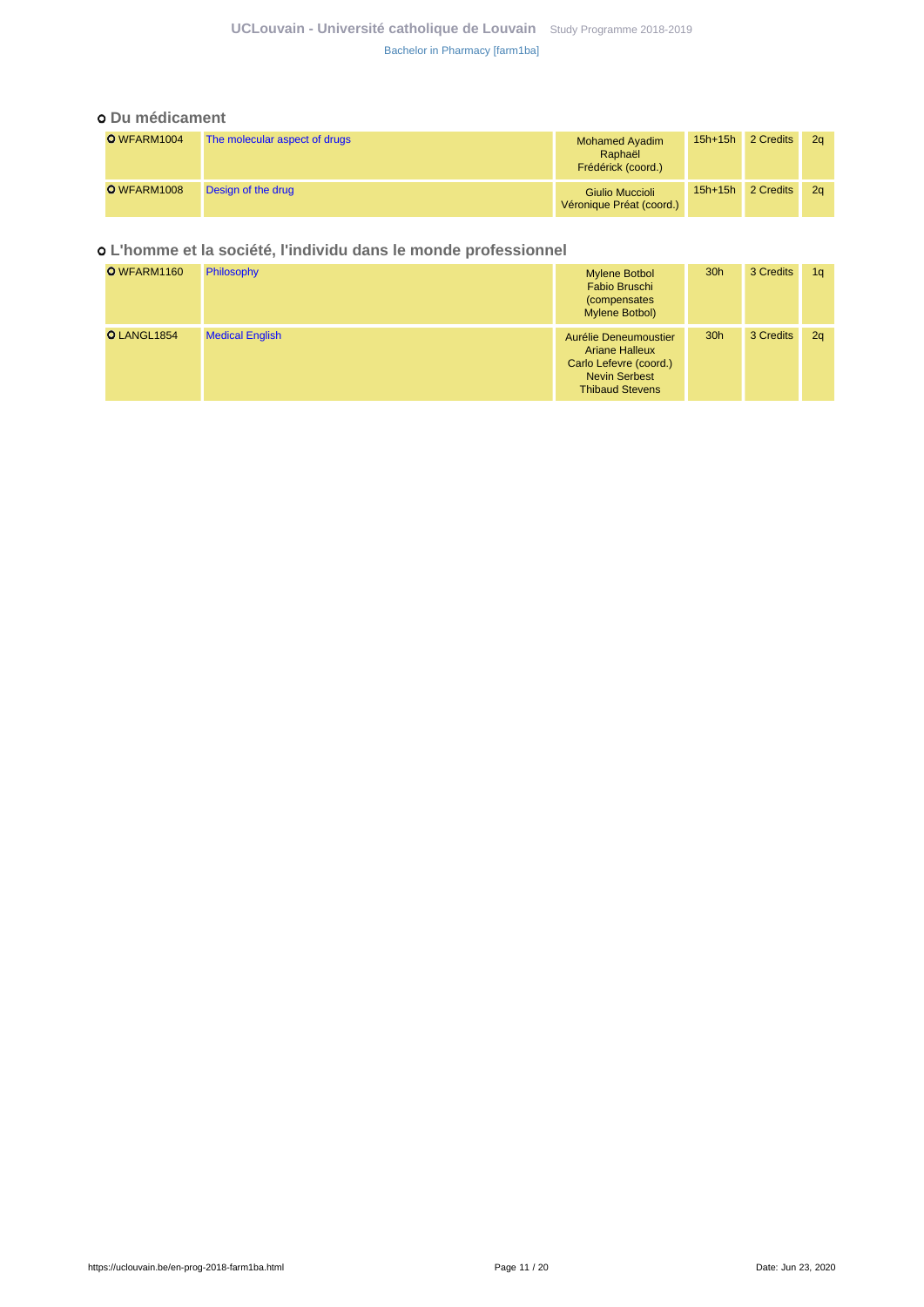### <span id="page-11-0"></span>**FARM1BA - 2ND ANNUAL UNIT**

#### O Mandatory 23 Optional 23 Optional 23 Optional 23 Optional 23 Optional 23 Optional 23 Optional 23 Optional 20

- 
- $\triangle$  Courses not taught during 2018-2019<br>  $\oplus$  Periodic courses taught during 2018-2019<br>  $\blacksquare$ Activity with requisites  $\oplus$  Periodic courses taught during 2018-2019

Click on the course title to see detailed informations (objectives, methods, evaluation...)

### **Majeure**

### **Des atomes, des molécules et des systèmes qui les régissent**

| O WFARM1243 | Introduction à la chimie analytique (Théorie)           | Marie-France Herent<br>Giulio Muccioli (coord.)                                         | 30 <sub>h</sub> | 3 Credits  | 2 <sub>a</sub> |
|-------------|---------------------------------------------------------|-----------------------------------------------------------------------------------------|-----------------|------------|----------------|
| O WFARM1244 | Travaux pratiques d'introduction à la chimie analytique | Marie-France Herent<br>Giulio Muccioli (coord.)                                         | $0h+105h$       | 3 Credits  | 2q             |
| O WFARM1231 | <b>Organical chemistry Part 2</b>                       | <b>Mohamed Ayadim</b><br>Raphaël<br>Frédérick (coord.)                                  | $45h+120h$      | 10 Credits | $1 +$<br>2q    |
| O WFARM1221 | Biochemistry and molecular biology                      | <b>Nathalie</b><br>Delzenne (coord.)<br><b>Frédéric Lemaigre</b><br>Marie-Paule Mingeot | 75h<br>$+37.5h$ | 10 Credits | 1 <sub>q</sub> |

### **De la cellule végétale à la cellule animale, des tissus à l'être humain**

| O WFARM1212 | Eléments de physiologie générale               | <b>Olivier Feron</b>                                                      | 15h+7.5h 2 Credits |           | 1α             |
|-------------|------------------------------------------------|---------------------------------------------------------------------------|--------------------|-----------|----------------|
| O WFARM1213 | Human physiology and basics of physiopathology | Olivier Feron (coord.)<br><b>Emmanuel Hermans</b><br><b>Philippe Lysy</b> | 60h                | 6 Credits | 2 <sub>a</sub> |
| O WFARM1282 | General microbiology                           | <b>Thomas Michiels</b>                                                    | $20h+15h$          | 3 Credits | 1 <sub>a</sub> |

### **Du médicament**

| O WFARM1232 | <b>General Pharmacology</b>                            | <b>Emmanuel Hermans</b>                                                                                                   | $15h+7.5h$      | 2 Credits | 1 <sub>q</sub> |
|-------------|--------------------------------------------------------|---------------------------------------------------------------------------------------------------------------------------|-----------------|-----------|----------------|
| O WFARM1237 | Introduction botanique à la pharmacognosie 1 re partie | <b>François Chaumont</b><br><b>Stephan Declerck</b><br><b>Muriel Quinet</b><br>(compensates)<br><b>François Chaumont)</b> | 22.5h<br>$+15h$ | 3 Credits | 1 <sub>q</sub> |
| O WFARM1238 | Introduction botanique à la pharmacognosie 2e partie   | Joëlle Leclercq<br><b>Muriel Quinet</b><br>(compensates)<br><b>Renate Wesselingh)</b><br><b>Renate Wesselingh</b>         | 22.5h<br>$+15h$ | 3 Credits | 2q             |

#### **Mineure**

En complément de la majeure, l'étudiant a le choix entre (1) l'approfondissement en sciences pharmaceutiques, (2) l'approfondissement en sciences pharmaceutiques -recherche-, (3) une mineure d'ouverture proposée par d'autres programmes, à raison de 15 crédits en BAC2 et 15 crédits en BAC3.

### **Additionnal module in Pharmacy**

#### **En deuxième année de bachelier**

#### L'étudiant est tenu de suivre les cours suivants

| <b>O</b> LANGL1855 | <b>Medical English</b>                                                            | Timothy Byrne (coord.)<br>Aurélie Deneumoustier<br>Carlo Lefevre (coord.) | 30 <sub>h</sub> | 3 Credits | $1$ ou<br>2q   |
|--------------------|-----------------------------------------------------------------------------------|---------------------------------------------------------------------------|-----------------|-----------|----------------|
| O WFARM1219        | Biophysics applied to the drugs                                                   | Bernard Gallez (coord.)<br><b>Marie-Paule Mingeot</b>                     | $30h+15h$       | 3 Credits | 1 <sub>q</sub> |
| O WFARM1247        | Traitement statistique des données                                                | Céline Bugli<br>(compensates)<br>Eugen Pircalabelu)<br>Eugen Pircalabelu  | $15h + 15h$     | 3 Credits | 2q             |
| O WFARM1239        | Computerized workshop and research on scientific information related<br>to drugs. | <b>Laure Bindels</b>                                                      | $5h+10h$        | 2 Credits | 1 <sub>q</sub> |
| O WFARM1202        | Eléments d'épidémiologie appliquées aux sciences pharmaceutiques                  | Séverine Henrard                                                          | 20h             | 2 Credits | 2q             |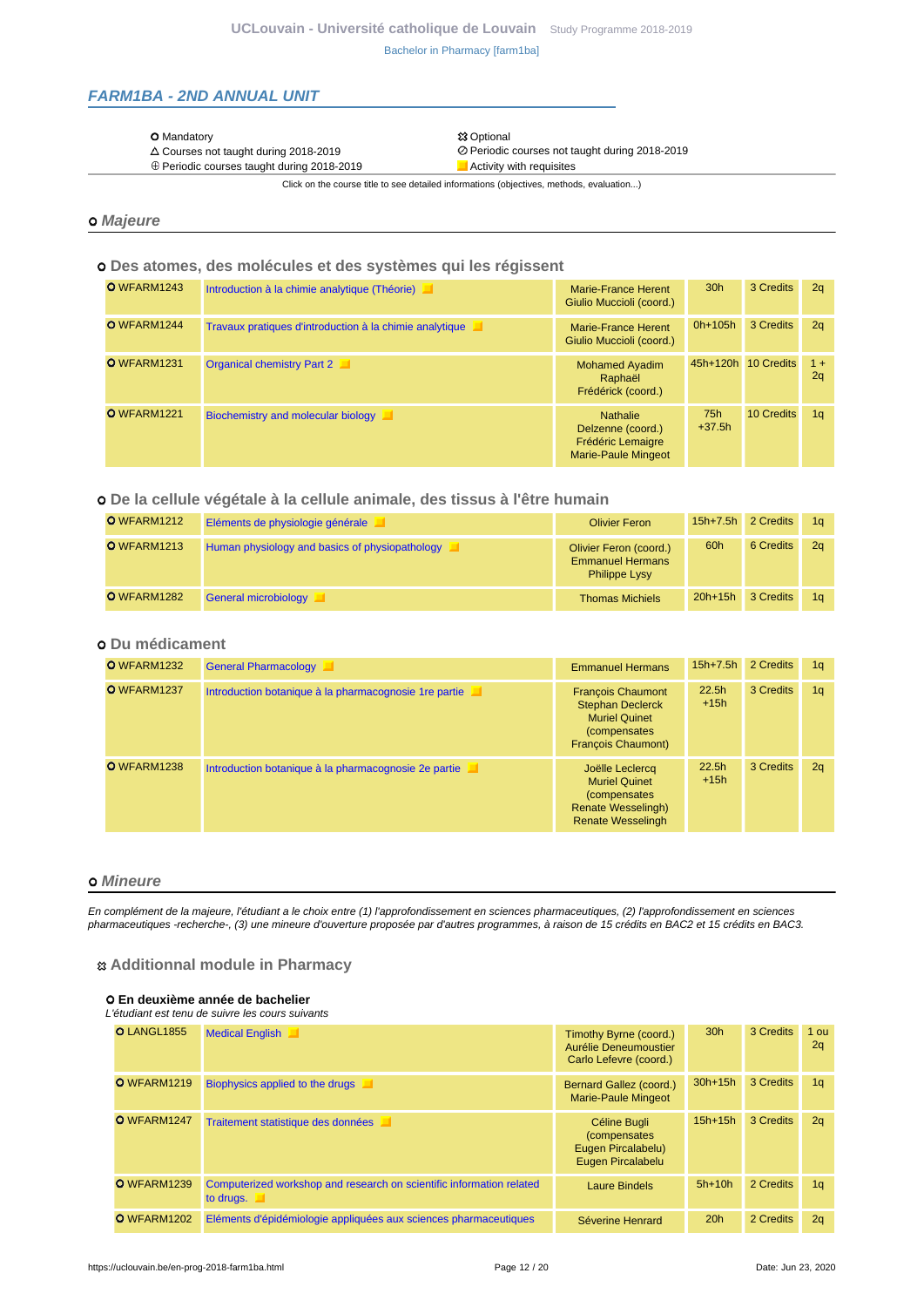|  | O WMDS1213G Psychologie générale et médicale (partim psychologie générale) |  |  | 15h 2 Credits 1q |  |
|--|----------------------------------------------------------------------------|--|--|------------------|--|
|--|----------------------------------------------------------------------------|--|--|------------------|--|

### **Approfondissement en sciences pharmaceutiques - recherche**

### **Deuxième année de bachelier**

#### **Cours obligatoires**

#### L'étudiant est tenu de suivre les cours suivants.

| <b>O</b> LANGL1855           | <b>Medical English</b>                                                            | Timothy Byrne (coord.)<br>Aurélie Deneumoustier<br>Carlo Lefevre (coord.) | 30 <sub>h</sub> | 3 Credits | 1 ou<br>2q     |
|------------------------------|-----------------------------------------------------------------------------------|---------------------------------------------------------------------------|-----------------|-----------|----------------|
| $\Omega$<br><b>WFARM1219</b> | Biophysics applied to the drugs                                                   | Bernard Gallez (coord.)<br><b>Marie-Paule Mingeot</b>                     | $30h+15h$       | 3 Credits | 1 <sub>q</sub> |
| $\circ$<br>WFARM1247         | Traitement statistique des données                                                | Céline Bugli<br>(compensates)<br>Eugen Pircalabelu)<br>Eugen Pircalabelu  | $15h+15h$       | 3 Credits | 2q             |
| $\circ$<br><b>WFARM1239</b>  | Computerized workshop and research on scientific information related<br>to drugs. | <b>Laure Bindels</b>                                                      | $5h+10h$        | 2 Credits | 1 <sub>q</sub> |
| $\circ$<br><b>WFARM1202</b>  | Eléments d'épidémiologie appliquées aux sciences pharmaceutiques                  | Séverine Henrard                                                          | 20h             | 2 Credits | 2q             |
| $\circ$<br><b>WMDS1213G</b>  | Psychologie générale et médicale (partim psychologie générale)                    |                                                                           | 15 <sub>h</sub> | 2 Credits | 1 <sub>q</sub> |

### **Mineure d'ouverture**

|  | Mineure d'ouverture       |  | 15 Credits |  |
|--|---------------------------|--|------------|--|
|  | Voir la liste ci-dessous. |  |            |  |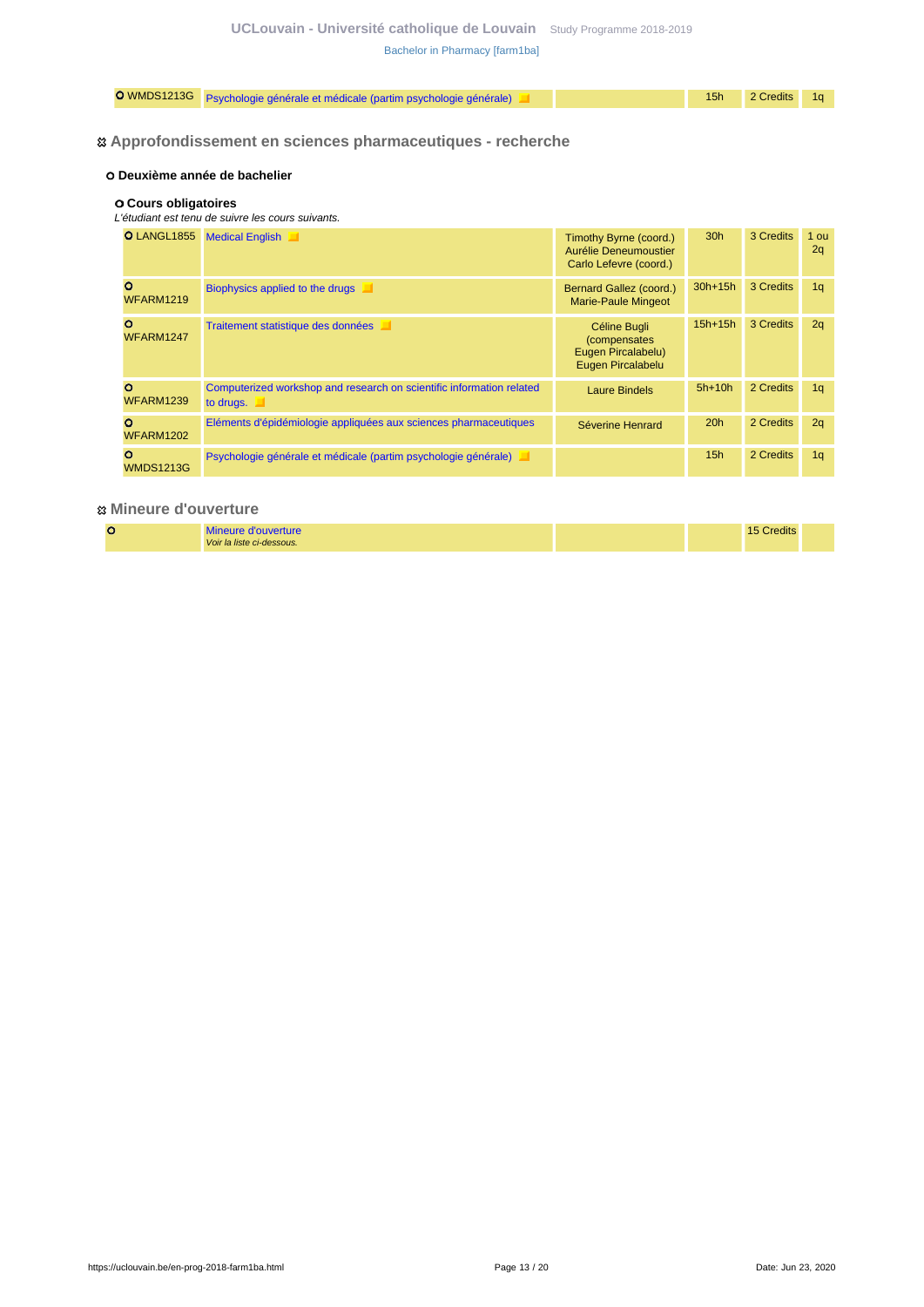### <span id="page-13-0"></span>**FARM1BA - 3RD ANNUAL UNIT**

#### O Mandatory 23 Optional 23 Optional 23 Optional 23 Optional 23 Optional 23 Optional 23 Optional 23 Optional 20

- 
- $\triangle$  Courses not taught during 2018-2019<br>  $\oplus$  Periodic courses taught during 2018-2019<br>  $\blacksquare$  Activity with requisites  $\oplus$  Periodic courses taught during 2018-2019

Click on the course title to see detailed informations (objectives, methods, evaluation...)

### **Majeure**

### **Des atomes, des molécules et des systèmes qui les régissent**

| O WFARM1312 | Analyse instrumentale (Théorie)             | Marie-France Herent<br>Giulio Muccioli (coord.)                                                    | 30 <sub>h</sub> | 3 Credits | 1a             |
|-------------|---------------------------------------------|----------------------------------------------------------------------------------------------------|-----------------|-----------|----------------|
| O WFARM1313 | Travaux pratiques d'analyse instrumentale   | Marie-France Herent<br>Giulio Muccioli (coord.)                                                    | $0h+105h$       | 3 Credits | 1 <sub>a</sub> |
| O WFARM1383 | Génétique et biotechnologie pharmaceutiques | <b>Laure Bindels</b><br>Jean-François Collet<br>Jean Baptiste<br>Demoulin (coord.)<br>Sophie Lucas | 30 <sub>h</sub> | 2 Credits | 2 <sub>a</sub> |

### **De la cellule végétale à la cellule animale, des tissus à l'être humain**

| O WFARM1305  | <b>Elements of General Pathology</b> | <b>Olivier Feron</b><br>Stéphane<br>Moniotte (coord.)                                                                         | 30 <sub>h</sub> | 3 Credits | 2q             |
|--------------|--------------------------------------|-------------------------------------------------------------------------------------------------------------------------------|-----------------|-----------|----------------|
| O WFARM1306  | <b>Medical microbiolgy</b>           | Benoît Kabamba-Mukadi<br><b>Hector Rodriguez-</b><br>Villalobos (coord.)<br>Anne Simon<br>Alexia Verroken                     | 45h             | 4 Credits | 1 <sub>q</sub> |
| O WSBIM1334F | Immunologie générale (partim FARM)   | Pierre Coulie (coord.)                                                                                                        | 35 <sub>h</sub> | 3 Credits | 1 <sub>q</sub> |
| O WFARM1303  | <b>Clinical Chemistry</b>            | Jean-Philippe Defour<br><b>Catherine Fillee</b><br><b>Damien Gruson</b><br>Vincent Haufroid (coord.)<br><b>Teresinha Leal</b> | 20h             | 2 Credits | 1 <sub>q</sub> |

### **Du médicament**

| O WFARM1302 | <b>Pharmaceutical organic chemistry</b>                | Raphaël<br>Frédérick (coord.)<br><b>Didier Lambert</b>                                                 | $45h+30h$       | 6 Credits | 1 <sub>q</sub> |
|-------------|--------------------------------------------------------|--------------------------------------------------------------------------------------------------------|-----------------|-----------|----------------|
| O WFARM1307 | <b>Physical pharmacy</b>                               | <b>Tom Leyssens</b>                                                                                    | 15h             | 2 Credits | 1 <sub>q</sub> |
| O WFARM1332 | Pharmacologie générale, 2e partie                      | <b>Chantal Dessy</b><br><b>Marie-Paule Mingeot</b>                                                     | 36h             | 4 Credits | 1q             |
| O WFARM1304 | Pharmacognosy: a) phytochemistry - b) medicinal plants | Joëlle Leclercq                                                                                        | $45h+30h$       | 6 Credits | 2q             |
| O WFARM1300 | Pharmacocinétique et métabolisme des xénobiotiques     | Laure Bindels<br>(compensates)<br><b>Nathalie Delzenne)</b><br><b>Nathalie Delzenne</b><br>Laure Elens | $30h+30h$       | 4 Credits | 1 <sub>q</sub> |
| O WFARM1310 | Inorganic drugs with use diagnosis and therapeutic     | <b>Bernard Gallez</b>                                                                                  | 30 <sub>h</sub> | 3 Credits | 2q             |

#### **Mineure**

En complément de la majeure, l'étudiant a le choix entre (1) l'approfondissement en sciences pharmaceutiques, (2) l'approfondissement en sciences pharmaceutiques -recherche-, (3) une mineure d'ouverture proposée par d'autres programmes, à raison de 15 crédits en BAC2 et 15 crédits en BAC3.

#### **Additionnal module in Pharmacy**

#### **En troisième année de bachelier**

Dans le cadre de l'approfondissement en sciences pharmaceutiques, l'étudiant est tenu de choisir l'une des deux possibilités suivantes. Un transfert vers le programme de l'approfondissement en sciences pharmaceutiques - recherche est toutefois possible.

#### **Poursuite de l'approfondissement**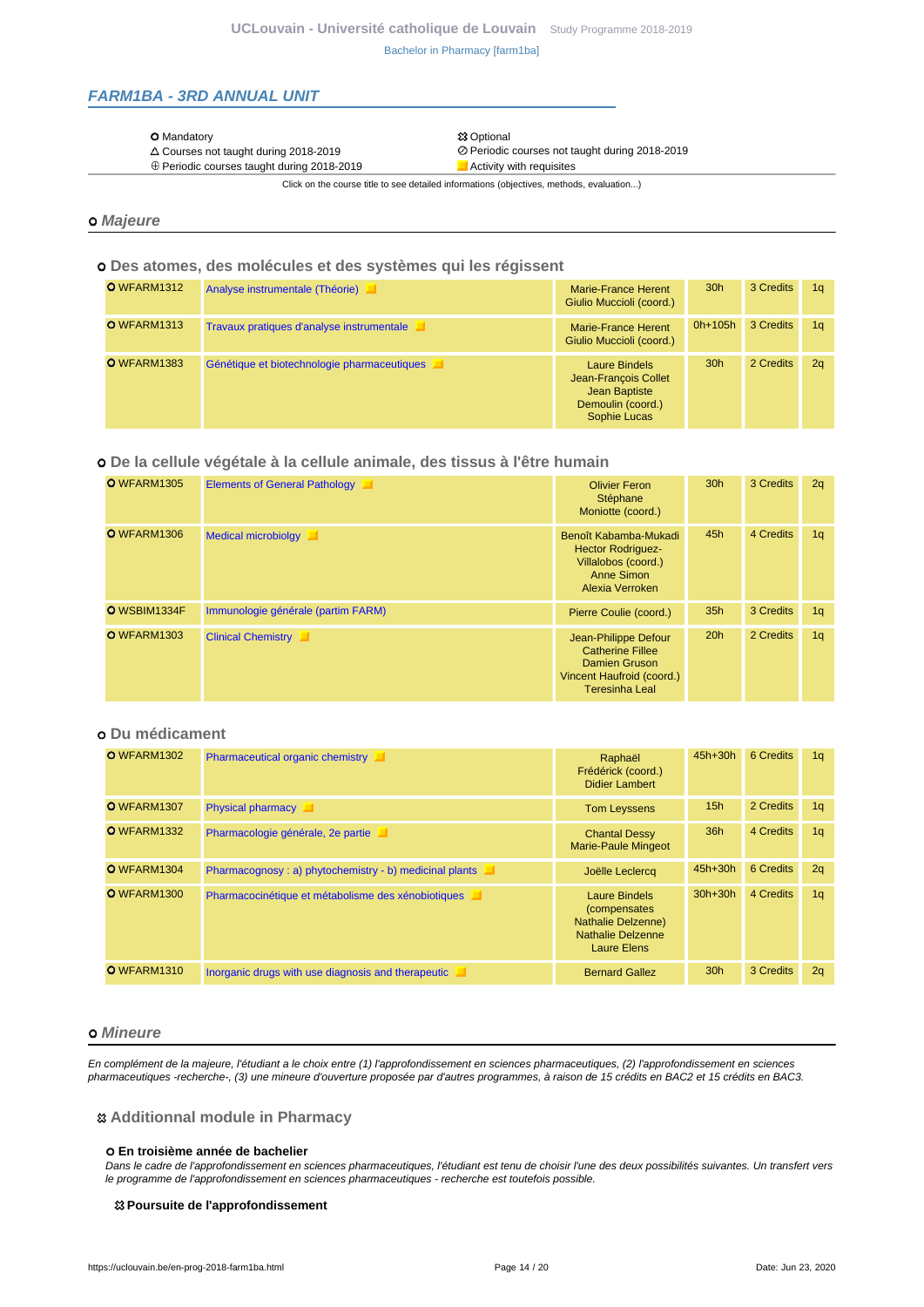### **UCLouvain - Université catholique de Louvain** [Study Programme 2018-2019](https://uclouvain.be/en/study-programme) [Bachelor in Pharmacy \[farm1ba\]](https://uclouvain.be/en-prog-2018-farm1ba.html)

| $\circ$<br><b>WFARM1309</b> | Introduction to the pharmaceutical world, including internships | Valérie Lacour<br><b>Marie-Paule</b><br>Mingeot (coord.)<br><b>Giulio Muccioli</b><br>Stéfanie Quennery<br><b>Rita Vanbever</b><br><b>Pierre Wallemacq</b>                                                                               | 7.5h     | 5 Credits | 2q |
|-----------------------------|-----------------------------------------------------------------|------------------------------------------------------------------------------------------------------------------------------------------------------------------------------------------------------------------------------------------|----------|-----------|----|
| $\circ$<br>WFARM1349        | <b>Integrated Seminar in Pharmaceutical Sciences</b>            | <b>Nathalie Delzenne</b><br>Raphaël Frédérick<br>(compensates<br>Didier Lambert)<br>Emmanuel<br>Hermans (coord.)<br>Bénédicte Jordan<br>(compensates<br><b>Nathalie Delzenne)</b><br><b>Didier Lambert</b><br><b>Marie-Paule Mingeot</b> | $0h+45h$ | 4 Credits | 2q |

#### **Cours au choix de l'approfondissement FARM**

L'étudiant choisit des cours dans la liste ci-dessous pour une valeur de 6 crédits. Ces cours spécifiques de la filière en sciences pharmaceutiques permet à l'étudiant d'approfondir ses acquis dans divers domaines relatifs entre autres au développement, à l'analyse et à la pharmacocinétique des médicaments d'origine synthétique ou naturelle.

| జ<br><b>WFARM1319</b>                   | Pharmacognosy, case studies                                                                      | Joëlle Leclercq                                                                                                                                                                    | 15 <sub>h</sub> | 2 Credits | 2q |
|-----------------------------------------|--------------------------------------------------------------------------------------------------|------------------------------------------------------------------------------------------------------------------------------------------------------------------------------------|-----------------|-----------|----|
| జ<br><b>WFARM1329</b>                   | Advanced instrumental analysis                                                                   | <b>Marie-France Herent</b><br>Giulio Muccioli (coord.)                                                                                                                             | $0h+30h$        | 2 Credits | 2q |
| జ<br><b>WFARM1339</b>                   | Compléments de pharmacocinétique                                                                 | <b>Laure Elens</b>                                                                                                                                                                 | 15 <sub>h</sub> | 2 Credits | 2q |
| జ<br><b>WFARM1359</b>                   | Drug design en chimie pharmaceutique                                                             | Raphaël<br>Frédérick (coord.)<br><b>Didier Lambert</b>                                                                                                                             | 15 <sub>h</sub> | 2 Credits | 2q |
| $\boldsymbol{\mathcal{Z}}$<br>WFARM1369 | Evaluation de la biodistribution et de l'effet d'un médicament par des<br>méthodes non invasives | <b>Bernard Gallez</b>                                                                                                                                                              | 15 <sub>h</sub> | 2 Credits | 2q |
| జ<br>WFARM1379                          | Seminars of Clinical Chemistry                                                                   | <b>Catherine Fillee</b><br><b>Damien Gruson</b><br><b>Vincent Haufroid</b><br>Teresinha Leal (coord.)<br>Diane Maisin<br><b>Marie-Françoise Vincent</b><br><b>Pierre Wallemacq</b> | $0h+30h$        | 2 Credits | 2q |
| జ<br>WFARM1370                          | Formation à la communication scientifique                                                        | Timothy Byrne (coord.)<br><b>Olivia Dalleur</b>                                                                                                                                    | $15h+30h$       | 4 Credits | 2q |

#### **Formation minimale à l'étranger**

L'étudiant qui réalise une partie de son parcours à l'étranger (de l'ordre de 30 crédits) pourra intégrer une partie de ce parcours dans son programme, en lieu et place des 15 crédits de l'approfondissement en sciences pharmaceutiques.

|                  | Formation minimale à l'étranger (ERASMUS) |  | 15 Credits |  |
|------------------|-------------------------------------------|--|------------|--|
| <b>WFARM1399</b> |                                           |  |            |  |

### **Approfondissement en sciences pharmaceutiques - recherche**

#### **Troisième année de bachelier**

Dans le cadre de la mineure d'approfondissement en sciences pharmaceutiques - recherche, l'étudiant est tenu de choisir l'une des deux possibilités suivantes. Un transfert vers le programme de l'approfondissement en sciences pharmaceutiques est toutefois possible.

| O WFARM1380 Introduction à la recherche pharmaceutique y compris stage |  | 7 Credits |  |
|------------------------------------------------------------------------|--|-----------|--|
| O WFARM1311 Projet expérimental personnel                              |  | 8 Credits |  |

#### **Formation minimale à l'étranger**

L'étudiant qui réalise une partie de son parcours à l'étranger (de l'ordre de 30 crédits) pourra intégrer une partie de ce parcours dans son programme, en lieu et place des 15 crédits de l'approfondissement en sciences pharmaceutiques.

|                  | Formation minimale à l'étranger (ERASMUS) |  | <b>15 Credits</b> |  |
|------------------|-------------------------------------------|--|-------------------|--|
| <b>WFARM1399</b> |                                           |  |                   |  |

### **Mineure d'ouverture**

| Mineure d'ouverture                                                              |  | 15 Credits |
|----------------------------------------------------------------------------------|--|------------|
| L'étudiant poursuit la mineure d'ouverture choisie en 2e année dans la liste ci- |  |            |
| dessous.                                                                         |  |            |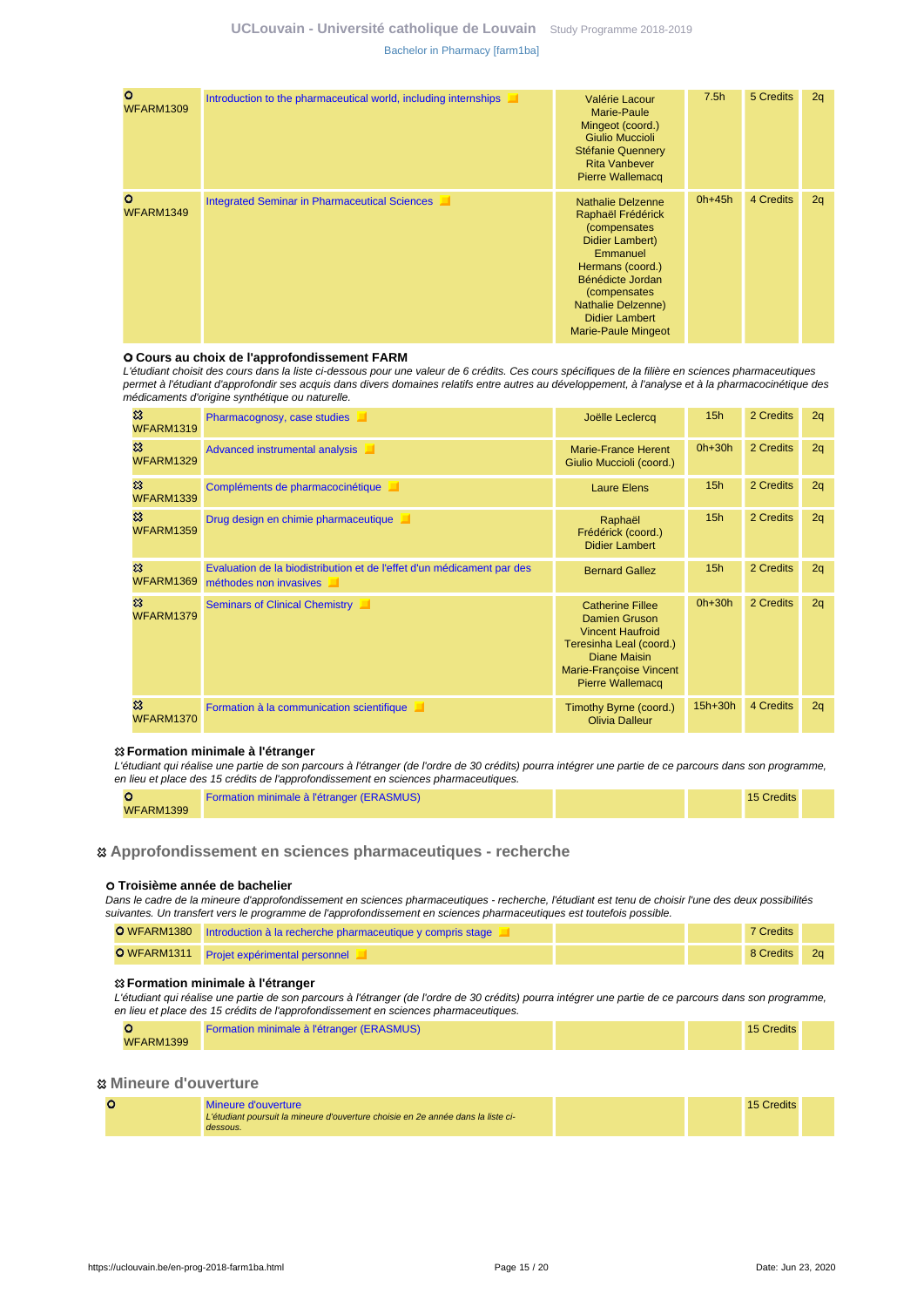# **FARM1BA - Information**

# <span id="page-15-1"></span><span id="page-15-0"></span>**Admission**

Decree of 7 November 2013 defining the landscape of higher education and the academic organization of studies. The admission requirements must be met prior to enrolment in the University.

In the event of the divergence between the different linguistic versions of the present conditions, the French version shall prevail

SUMMARY

- [General requirements](#page-15-2)
- [Specific requirements](#page-15-3)
- [Exam of knowledge of the French language](#page-16-0)
- [Special requirements](#page-16-1)

# <span id="page-15-2"></span>**General requirements**

Except as otherwise provided by other specific legal provisions, admission to undergraduate courses leading to the award of a Bachelor's degree will be granted to students with one of the following qualifications :

1. A Certificate of Upper Secondary Education issued during or after the 1993-1994 academic year by an establishment offering fulltime secondary education or an adult education centre in the French Community of Belgium and, as the case may be, approved if it was issued by an educational institution before 1 January 2008 or affixed with the seal of the French Community if it was issued after this date, or an equivalent certificate awarded by the Examination Board of the French Community during or after 1994;

2. A Certificate of Upper Secondary Education issued no later than the end of the 1992-1993 academic year, along with official documentation attesting to the student's ability to pursue higher education for students applying for a full-length undergraduate degree programme;

3. A diploma awarded by a higher education institution within the French Community that confers an academic degree issued under the above-mentioned Decree, or a diploma awarded by a university or institution dispensing full-time higher education in accordance with earlier legislation;

4. A higher education certificate or diploma awarded by an adult education centre;

5. A pass certificate for one of the entrance examinations (https://uclouvain.be/fr/etudier/inscriptions/examens-admission.html) organized by higher education institutions or by an examination board of the French Community; this document gives admission to studies in the sectors, fields or programmes indicated therein;

6. A diploma, certificate of studies or other qualification similar to those mentioned above, issued by the Flemish Community of Belgium (this qualification does not grant exemption from the French language proficiency examination (https://uclouvain.be/en/study/ inscriptions/language-requirements.html)), the German Community of Belgium or the Royal Military Academy;

7. A diploma, certificate of studies or other qualification obtained abroad and deemed equivalent to the first four mentioned above by virtue of a law, decree, European directive or international convention;

Note:

Requests for equivalence must be submitted no later than 14 July 2018 to the Equivalence department [\(Service des équivalences](http://www.equivalences.cfwb.be/)) of the Ministry of Higher Education and Scientific Research of the French Community of Belgium.

The following two qualifications are automatically deemed equivalent to the Certificate of Upper Secondary Education (Certificat d'enseignement secondaire supérieur – CESS):

- European Baccalaureate issued by the Board of Governors of a European School,

- International Baccalaureate issued by the International Baccalaureate Office in Geneva.

These two qualifications do not, however, provide automatic exemption from the French language proficiency examination (https:// uclouvain.be/en/study/inscriptions/language-requirements.html).

8. Official documentation attesting to a student's ability to pursue higher education (diplôme d'aptitude à accéder à l'enseignement supérieur - DAES), issued by the Examination Board of the French Community.

# <span id="page-15-3"></span>**Specific requirements**

Admission to undergraduate studies on the basis of accreditation of knowledge and skills obtained through professional or personal experience (Accreditation of Prior Experience)

Subject to the general requirements laid down by the authorities of the higher education institution, with the aim of admission to the undergraduate programme, the examination boards accredit the knowledge and skills that students have obtained through their professional or personal experience.

This experience must correspond to at least five years of documented activity, with years spent in higher education being partially taken into account: 60 credits are deemed equivalent to one year of experience, with a maximum of two years being counted. At the end of an assessment procedure organized by the authorities of the higher education institution, the Examination Board will decide whether a student has sufficient skills and knowledge to successfully pursue undergraduate studies.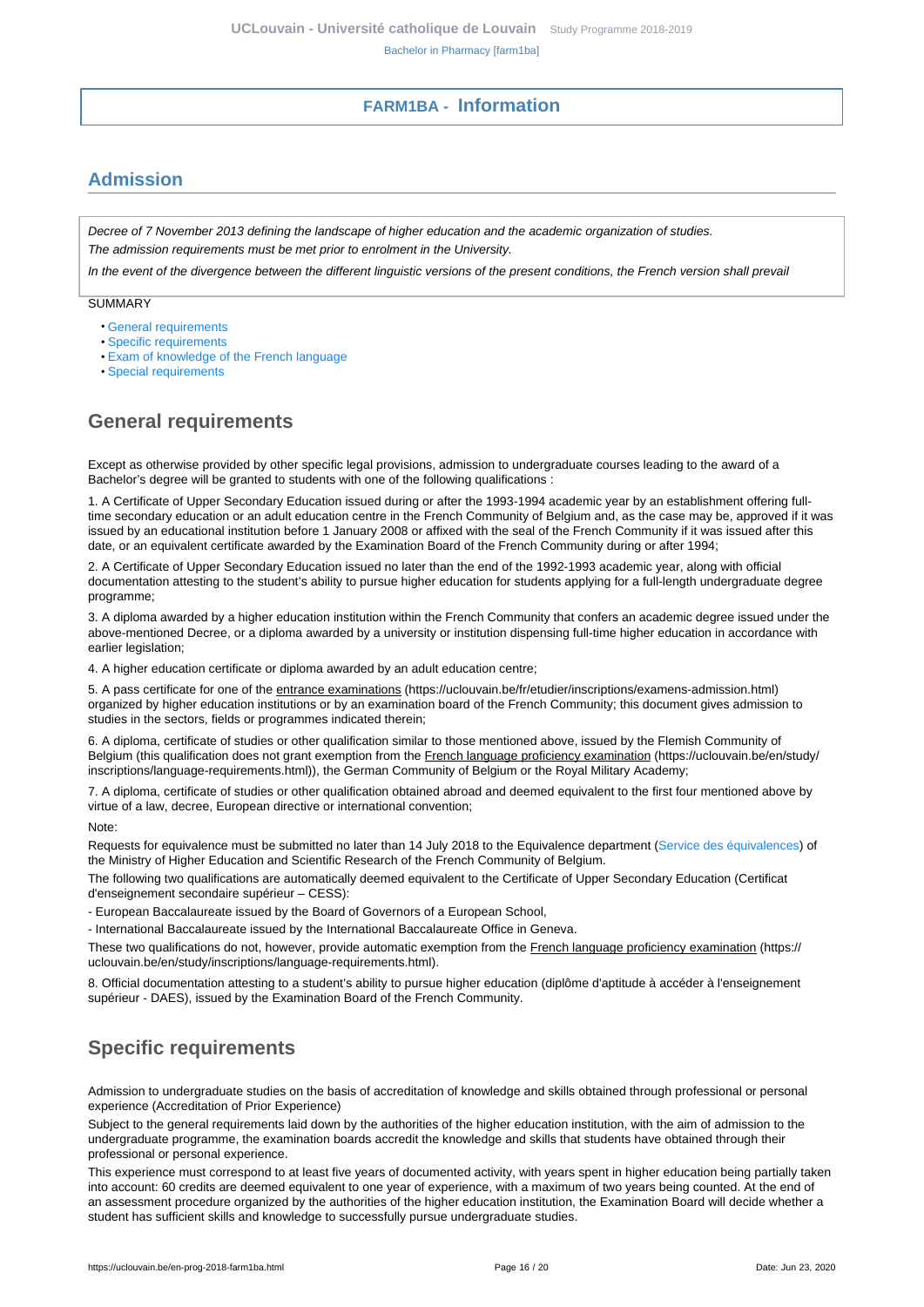After this assessment, the Examination Board will determine the additional courses and possible exemptions constituting the supplementary requirements for the student's admission.

# <span id="page-16-0"></span>**Exam of knowledge of the French language**

Anyone not demonstrating sufficient French language proficiency (https://uclouvain.be/en/study/inscriptions/languagerequirements.html) will not be admitted to the first-year undergraduate examinations.

# <span id="page-16-1"></span>**Special requirements**

- Admission to **undergraduate studies in engineering: civil engineering and architect** Pass certificate for the special entrance examination for undergraduate studies in engineering: civil engineering and architect (https://uclouvain.be/fr/facultes/epl/examenadmission.html). Admission to these courses is always subject to students passing the special entrance examination. Contact the faculty office for the
- programme content and the examination arrangements. • Admission to **undergraduate studies in veterinary medicine**  Admission to undergraduate studies in veterinary medicine is governed by the Decree of 16 June 2006 regulating the number of students in certain higher education undergraduate courses (non-residents) (https://uclouvain.be/en/study/inscriptions/etudescontingentees.html).
- Admission to **undergraduate studies in physiotherapy and rehabilitation** Admission to undergraduate studies in physiotherapy and rehabilitation is governed by the Decree of 16 June 2006 regulating the number of students in certain higher education undergraduate courses (non-residents). (https://uclouvain.be/en/study/inscriptions/ etudes-contingentees.html)
- Admission to **undergraduate studies in psychology and education: speech and language therapy** Admission to undergraduate studies in psychology and education: speech and language therapy is governed by the Decree of 16 June 2006 regulating the number of students in certain higher education undergraduate courses (non-residents) (https:// uclouvain.be/en/study/inscriptions/etudes-contingentees.html).
- Admission to **undergraduate studies in medicine and dental science**

Admission to undergraduate studies in medecine and dental science is governed by the Decree of 16 June 2006 regulating the number of students in certain higher education undergraduate courses (non-residents). (https://uclouvain.be/en/study/inscriptions/ etudes-contingentees.html)

Note: students wishing to enrol for a **Bachelor's degree in Medicine** or a **Bachelor's degree in dental science** must first sit an aptitude test (fr) (https://uclouvain.be/en/study/inscriptions/etudes-contingentees.html).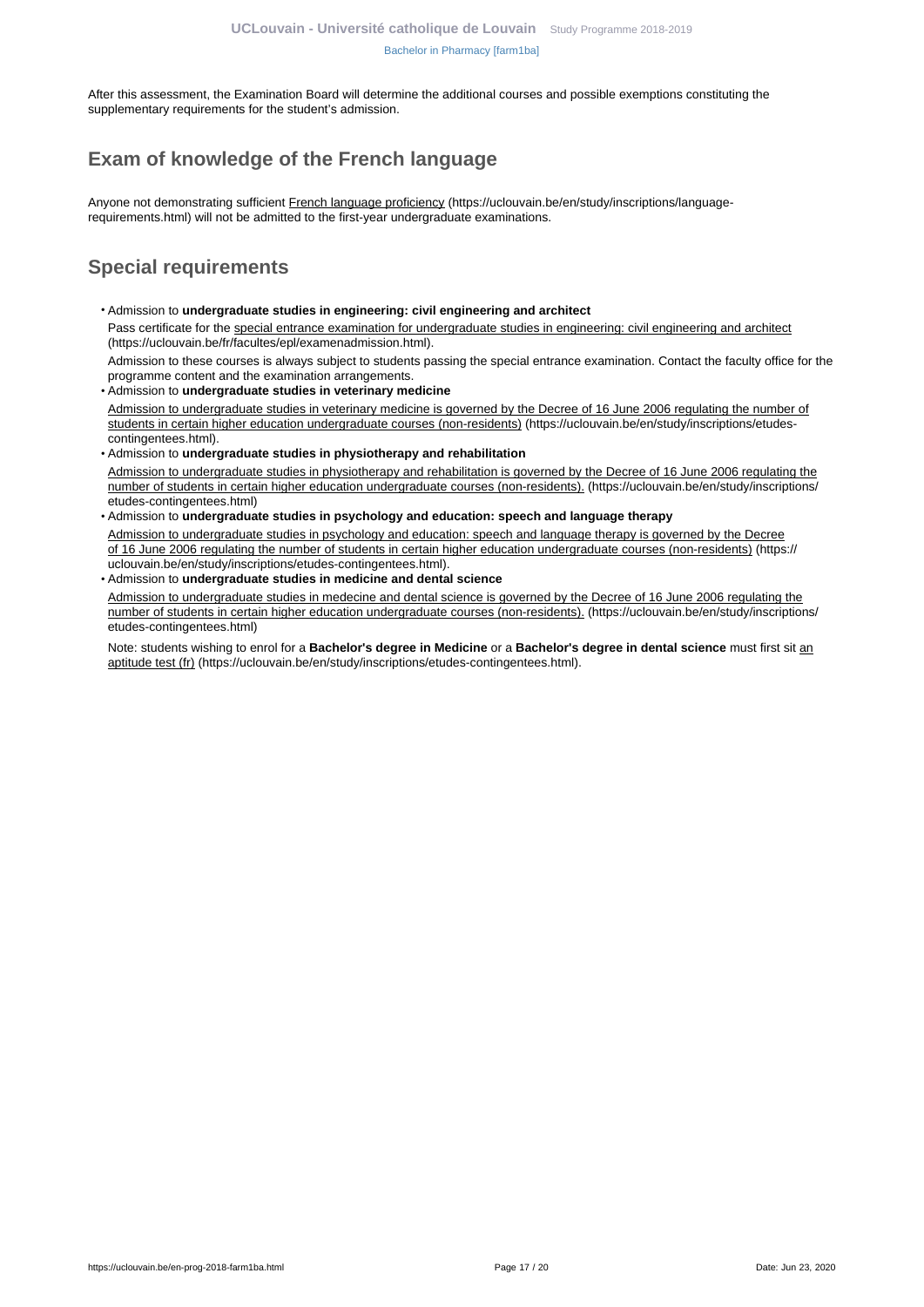# <span id="page-17-0"></span>**Teaching method**

The training provided in the Bachelor in Pharmacy programme is based on a variety of teaching methods enabling an integrated approach to the theoretical and practical aspects of the different disciplines with regard to medication.

The theory courses are aimed at developing a specialised knowledge base, using practical examples illustrating the complexity of pharmacy. Most of the theory courses are also associated with practical laboratory work, exercises and seminars during which the students are actively engaged in their training.

Several teaching units invite the students to learn about pharmacy through individual or group work. The aim of such work is to develop skills in self-learning, summarising and communication.

Finally, through work placements in a professional environment, the Bachelor in Pharmacy training enables the students to discover for themselves the various aspects of the pharmacist's job. The theory-based and practical training involves pharmacy experts throughout the academic programme. This specialist supervision ensures a balance between the expected learning outcomes and current expectations of society in the field of pharmacy.

# <span id="page-17-1"></span>**Evaluation**

**The evaluation methods comply with the regulations concerning studies and exams (https://uclouvain.be/fr/decouvrir/ rgee.html). More detailed explanation of the modalities specific to each learning unit are available on their description sheets under the heading "Learning outcomes evaluation method".**

Each course is subject to one or more evaluations, in the form of written and/or oral exams, organised in two main sessions: one in January and the other in June. The September session is a re-sit opportunity. The specific details of the exam are communicated to the students at the start of each course. These evaluations are intended to assess the learning outcomes defined in the course objectives.

With regard to the practical elements of the training (practicals, seminars and projects), the evaluation is ongoing and may include a final assessment. It places the emphasis on expertise in the fields of health science and pharmacy and on the students' ability to tackle a pharmaceutical problem using a scientific approach. The evaluation of certain seminars and work is aimed at appraising the incorporation of the different pharmacy disciplines by the students.

## <span id="page-17-2"></span>**Possible trainings at the end of the programme**

Positioning of the programme within the University cursus

The bachelor's degree entitles access to the master's of Pharmaceutical Sciences. Complementary masters with a professional vocation are organised in the practice of industrial pharmacy, clinical biology, hospital pharmacy, clinical hospital pharmacy, pharmaceutical technology.

Other studies accessible upon completion of the programme

Other masters within the Faculty of Medecine, as well as some programmes from other faculties, may be accessible subject to certain prerequisites.

# <span id="page-17-3"></span>**Contacts**

**Attention, you are currently reading an archived page: below contact informations were for program study 2018-2019 only. To get current contact informations please got to [current program study](https://uclouvain.be/fr/catalogue-formations) site.**

### **Curriculum Management**

| Entity           |                                                                                                        |
|------------------|--------------------------------------------------------------------------------------------------------|
| Structure entity | SSS/FASB/FARM                                                                                          |
| Denomination     | (FARM) (https://uclouvain.be/repertoires/entites/farm)                                                 |
| Faculty          | Faculty of Pharmacy and Biomedical Sciences (FASB) (https://<br>uclouvain.be/repertoires/entites/fasb) |
| Sector           | Health Sciences (SSS) (https://uclouvain.be/repertoires/entites/sss)                                   |
| Acronym          | <b>FARM</b>                                                                                            |
| Postal address   | Avenue Mounier 73 - bte B1.73.03                                                                       |
|                  | 1200 Woluwe-Saint-Lambert                                                                              |
|                  | Tel: +32 (0)2 764 73 60                                                                                |